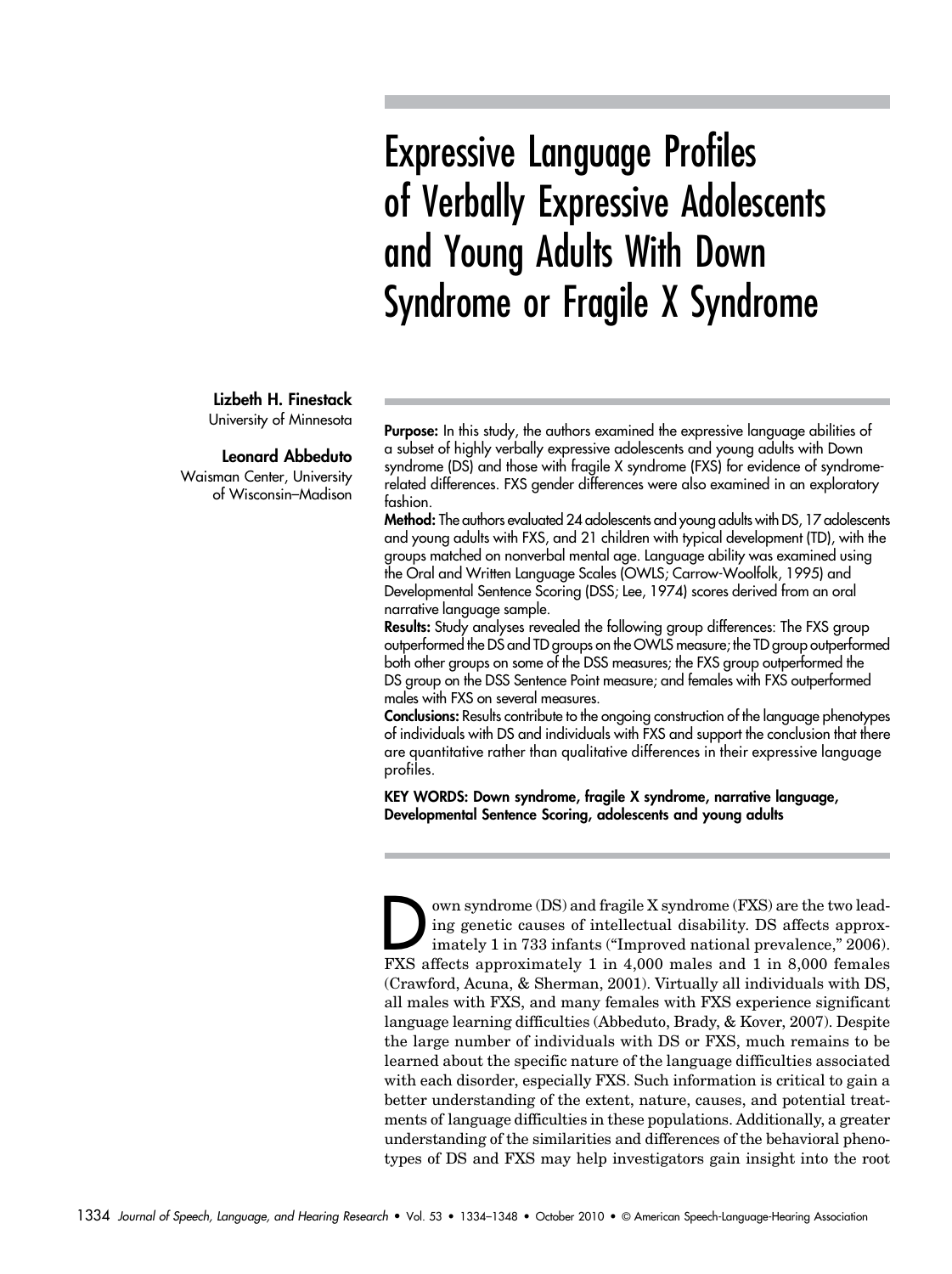cause of language disorders in these populations and develop syndrome-specific interventions (Rice & Warren, 2004). Thus, the purpose of this study was to examine the expressive language abilities of verbally expressive adolescents and young adults (ages 11–23 years) with DS or FXS and to compare these abilities across disorders. Because grammatical aspects of language have been found to be particularly difficult for other groups of children with language learning difficulties, such as children with specific language impairment (SLI; Bedore & Leonard, 1998; Leonard, Eyer, Bedore, & Grela, 1997; Rice, Tomblin, Hoffman, Richman, & Marquis, 2004; Rice & Wexler, 1996; Rice, Wexler, & Hershberger, 1998), we chose to pay special attention to the morphological and syntactic abilities of individuals with DS or FXS. Given this interest, we focused on individuals who were capable of producing multiword utterances.

# Down Syndrome

DS is caused by an extra copy of all or part of chromosome 21. Beginning at early developmental stages, delays in overall cognitive functioning and language development are present for children with DS (Berglund, Eriksson, & Johansson, 2001). Relative to age-matched peers, language delays are apparent across all domains (Chapman & Hesketh, 2000), with expressive delays more severe than receptive language delays (Dykens, Hodapp, & Evans, 1994). These language delays persist well into adolescence and adulthood (Chapman, Hesketh, & Kistler, 2002; Chapman, Seung, Schwartz, & Bird, 1998; Thordardottir, Chapman, & Wagner, 2002).

Compared to children with typical development (TD) and similar mental ages, individuals with DS demonstrate significant deficits in expressive language ability on both syntactic and morphological measures, including mean length of utterance (MLU), number of different words, and total number of words in both conversational (Chapman et al., 1998; Price et al., 2008; Rosin, Swift, Bless, & Kluppel Vetter, 1988) and narrative (Boudreau & Chapman, 2000; Chapman et al., 1998) contexts. In similar comparisons, individuals with DS also show language weaknesses on more fine-grained measures of grammar, including the use of specific tense-related (e.g., past tense, third person singular, and modals) and non-tenserelated (e.g., present progressive  $-ing$ , plural  $-s$ , and possessive  $-z$ ) inflectional forms (Chapman et al., 1998; Eadie, Fey, Douglas, & Parsons, 2002).

Investigators have also examined Index of Productive Syntax (IPSyn; Scarborough, 1990) scores in the evaluation of the use of specific syntactic constructions (Price et al., 2008). With IPSyn, language samples are scored for the presence of 56 different syntactic constructions. For each construction, a score of 0, 1, or 2 is assigned to indicate no use of the form, a single use of the form, or two or more uses of the target form, respectively. Scores across the 56 constructions are summed to yield an overall IPSyn score. Subsets of scores are also summed to evaluate specific syntactic domains, including noun phrases, verb phrases, question and negation constructions, and sentence structure. Price et al. (2008) used IPSyn scores to evaluate conversational language obtained during the administration of the Autism Diagnostic Observation Schedule (ADOS; Lord, Rutter, DiLavore, & Risi, 2002). In the Price et al. investigation, boys aged 2 through 7 years with TD significantly outperformed boys aged 2 through 14 years with DS on each of the IPSyn measures: IPSyn Total ( $d = 1.91$ ), Noun Phrases ( $d = 1.50$ ), Verb Phrases ( $d = 1.73$ ), Questions and Negations ( $d =$ 1.15), and Sentence Structure  $(d = 1.67)$ , after controlling for differences in nonverbal mental age.

This pattern of individuals with DS demonstrating poorer language skills compared to younger children with TD with similar nonverbal mental ages, however, does not hold across all studies and all comparison groups. For example, studies examining expressive language abilities within narrative contexts generally yield higher estimates of syntactic competence in DS. Thordardottir et al. (2002) found no significant differences between adolescents with DS and children with TD with similar MLUs on the proportion of complex sentences in their expressive narratives. Keller-Bell and Abbeduto (2007) also found no significant differences between adolescents with DS and younger children with TD matched on nonverbal mental age on measures of MLU, number of different words, and clausal density. Each of these measures was derived from a narrative language sample elicited from a wordless picture book. It has been argued (e.g., Abbeduto, Benson, Short, & Dolish, 1995) that a narrative context "pulls" for more complex syntax than does a conversational context; however, it is possible that other conversational and narrative contextual differences (e.g., the visual support provided by a book) may help individuals with DS appear more capable in the syntactically more demanding narrative context. Thus, although it is evident that individuals with DS have significant language delays, the full extent and nature of these weaknesses require further investigation.

# Fragile X Syndrome

FXS is caused by excessive repeats of a trinucleotide (CGG) sequence in the fragile X mental retardation 1 (FMR1) gene on the X chromosome. Cognitive delays, as well as receptive and expressive language learning difficulties, are present at the earliest stages in development for many children with FXS (Roberts, Mirrett, & Burchinal, 2001). Moreover, the language learning difficulties of many individuals with FXS have been found to persist well beyond early development and to affect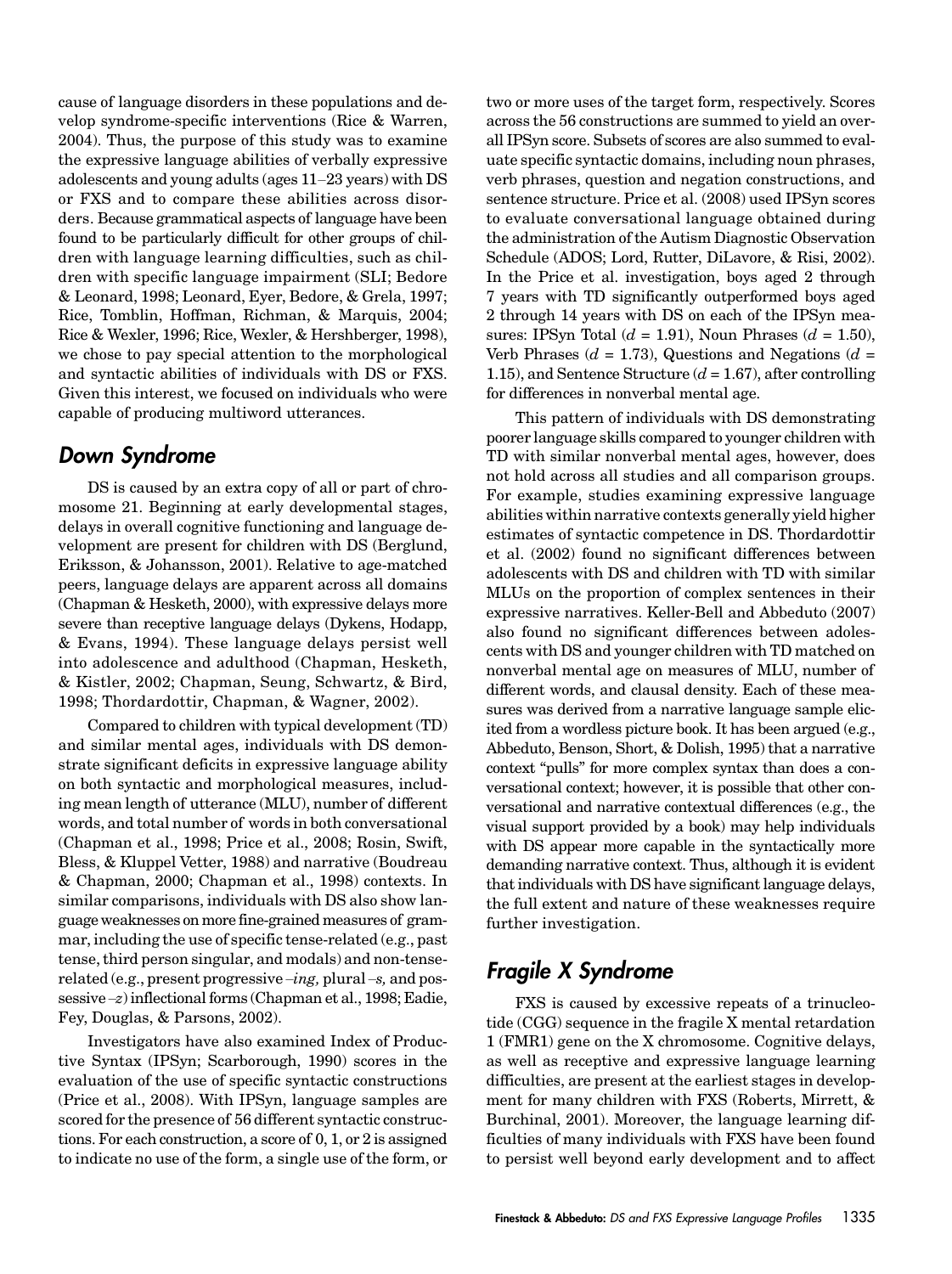almost all areas of language performance with expressive language abilities appearing to be more negatively impacted than receptive abilities (Philofsky, Hepburn, Hayes, Hagerman, & Rogers, 2004; Roberts et al., 2001). Most studies of the language abilities of individuals with FXS, however, have focused exclusively on males with FXS, who have been found to be more consistently and severely affected, on average, than females with FXS on virtually all measures of neurocognitive functioning (see Abbeduto et al., 2007).

The few studies conducted on the morphological and syntactic skills of children and adolescents with FXS have found that individuals with FXS generally have significantly poorer skills than younger children with TD with similar nonverbal mental ages. For example, studies examining conversational language samples acquired during the ADOS found that males with FXS have significantly lower MLUs and mean number of different words than children with TD after controlling for nonverbal mental age and maternal education levels (Price et al., 2008; Roberts et al., 2007).

Similar to the more detailed examinations of the morphological and syntactic abilities of individuals with DS, investigators have also used IPSyn measures to describe the language of individuals with FXS. In an early study of the conversational language abilities of males with FXS between the ages of 5 and 36 years, Sudhalter, Scarborough, and Cohen (1991) found the overall IPSyn scores of the males with FXS to be comparable to previously documented scores of younger preschoolers with TD with similar MLUs (Scarborough, 1990). In contrast, more rigorous studies specifically designed to compare the morphological and syntactic language abilities of boys with FXS (without autism) to younger boys with TD controlling for nonverbal mental age have uncovered significant differences between the groups (Price et al., 2008; Roberts et al., 2007). The Price et al. and Roberts et al. studies included overlapping samples of boys with FXS between the ages of 2 and 15 years and preschool boys with TD between the ages of 2 and 7 years. Based on conversational language samples obtained during the administration of the ADOS, the boys with TD outperformed the boys with FXS on almost all of the IPSyn measures, including IPSyn Total score  $(d = 1.17)$ , Noun Phrases  $(d = 1.01)$ , Verb Phrases  $(d = 1.09)$ , and Sentence Structure  $(d = 1.26)$ . No differences between the TD and FXS groups were found on the Questions and Negations composite.

Although less frequently studied than conversational language, examinations of morphological and syntactic measures based on narrative language samples have not revealed differences between individuals with FXS and developmentally matched children with TD. Keller-Bell and Abbeduto (2007) evaluated the narrative language abilities of adolescent males and females with FXS. Compared to younger children with TD matched on nonverbal mental age, no significant differences were found between the adolescents with FXS and those with TD on microstructural measures such as MLU, percentage of grammatical communication units (C-units), clause density, and mean number of causal and conditional connectors. Thus, there are inconsistent findings across studies, which may be due to differences in participant age, measures of morphological syntax used, or sampling context.

# Group Comparisons

There are only a handful studies that have directly compared the expressive language abilities of individuals with DS and individuals with FXS. In the only known study to compare the conversational language abilities of individuals with DS and individuals with FXS, Price and colleagues (2008) found that although both groups of individuals performed at significantly lower levels than children with TD with similar nonverbal mental ages on syntactic and morphological measures, individuals with FXS tended to perform at higher levels on these measures than individuals with DS. Specifically, Price et al. found a significant difference between children and adolescents with DS  $(M = 9.2$  years of age) and those with  $FXS(M = 9.9 \text{ years of age})$  on MLU and the IPSyn Total score, with the latter group outperforming the former group  $(ds = 0.75$  and 0.67, respectively). No group differences were found, however, on the individual IPSyn composites of Noun Phrases, Verb Phrases, Questions and Negations, and Sentence Structure.

Keller-Bell and Abbeduto (2007) analyzed narrative language samples to compare the morphological and syntactic abilities of adolescents and adults with DS to adolescents and adults with FXS. The participants in this study were relatively older than the participants in the Price et al. (2008) study, with the participants with DS having a mean age of 16.83 years and the participants with FXS having a mean age of 16.68 years. The groups were compared on a number of different measures of linguistic complexity in their narratives, including number of C-units, number of different words, MLU, percentage of grammatical C-units, clause density, and mean number of connectors per C-unit. The only significant group difference detected was for the percentage of grammatical C-units, with the participants with FXS producing proportionally more grammatical utterances than the participants with DS. Unlike the Price study, no group differences were found on MLU or the other linguistic complexity measures. Again, a different performance pattern across diagnostic groups emerged for conversational and narrative contexts.

# Current Study

In light of the discrepant finding across grammatical measures, sampling contexts, and studies, the purpose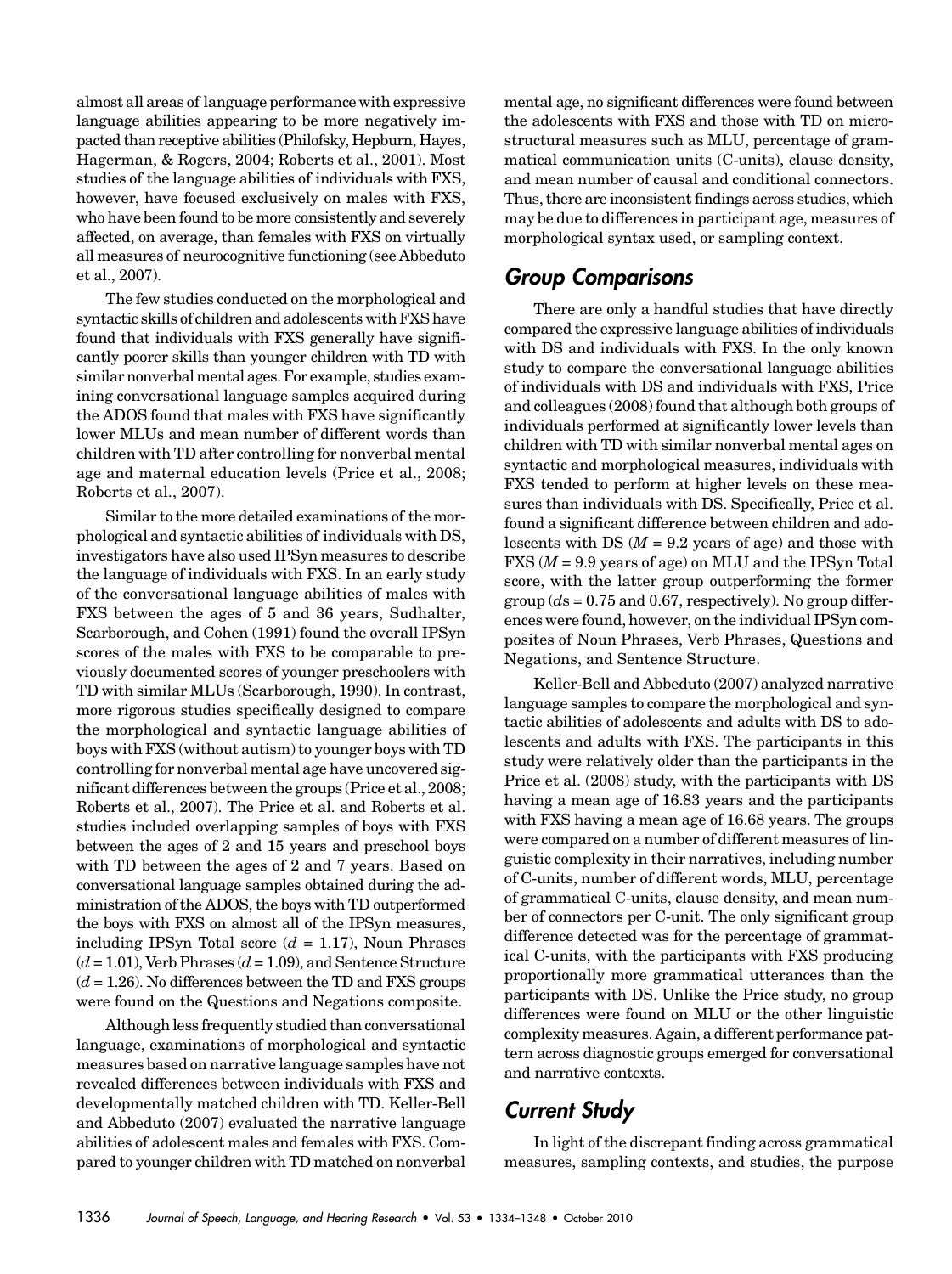of the current study was to gain a better understanding of the expressive language abilities, including grammatical abilities, of individuals with DS and FXS. Such information is critical for both scientific and clinical reasons. First, determining the differences and similarities between the language phenotypes of these two syndromes will help to clarify which features of the phenotype are syndrome-specific and which are a reflection of intellectual disability per se. Second, a more complete examination of the language strengths and weaknesses of adolescents and young adults with DS and those with FXS, two groups traditionally underrepresented in language studies, is critical for clinical purposes in order to design and implement appropriate, and perhaps syndromespecific, language intervention programs. Third, comparisons of these syndromes, which result from very different genetic anomalies, will provide insights into the nature of the biological constraints on language development more generally.

With these overarching purposes in mind, the expressive language performance of adolescents and young adults with DS and the performance of adolescents and young adults with FXS were compared to that of children with TD with similar nonverbal mental ages. The performance of the participants in the DS group was also compared with the performance of the participants in the FXS group. Additionally, because of the scant focus on females with FXS, the expressive language performance of females with FXS was compared to that of males with FXS; however, these analyses were exploratory because few females were tested. We included both a standardized measure of a broad range of expressive skills and more focused measures of grammar.

Similar to the Price et al. (2008) study, morphological and syntactic language abilities were evaluated by use of a grammatical coding system. However, because the participants in this study were on average 7 years older than the participants in the Price et al. study, Developmental Sentence Scoring (DSS; Lee, 1974) rather than IPSyn was used to evaluate grammatical complexity. Like IPSyn, DSS is a coding system that considers linguistic performance across grammatical categories. DSS consists of eight grammatical categories: (1) Indefinite Pronoun/Noun Modifier, (2) Personal Pronoun, (3) Main Verb, (4) Secondary Verb, (5) Negative, (6) Conjunction, (7) Interrogative Reversal in Questions, and (8) Wh– Questions. In each category, forms are assigned scores ranging from 0 to 8, with higher scores indicating the use of more complex, later-developing grammatical forms. DSS also includes a Sentence Point score, which evaluates the average number of utterances that meet standard adult grammatical rules. The DSS performance of children with TD has been shown to be significantly and positively correlated with both MLU and IPSyn performance (Rice, Redmond, & Hoffman, 2006). Unlike MLU, however, DSS allows for the analysis of specific grammatical categories. In contrast to IPSyn, DSS entails assigning scores to each occurrence of a grammatical form rather than only the first two occurrences; thus, a wider range of scores is possible. These differences may allow DSS to capture more subtle variations in grammatical complexity when comparing the performance of different diagnostic groups in contrast to MLU or IPSyn.

As the foregoing review indicated, sampling context impacts expressive language performance and the pattern of group differences. In the studies reviewed, group differences on language measures have been more robustly detected when using conversational samples. However, compared with conversational language samples, narrative language samples have been found to elicit more grammatically complex language from individuals with intellectual disability (Abbeduto et al., 1995) but with fewer group differences emerging. Such findings suggest that group differences in conversation reflect performance differences rather than differences in the upper bound of grammatical capabilities. Because of this study's focus on probing grammatical abilities, it was important that our measures be based on the most complex language that could be obtained. Thus, we decided to utilize narrative language samples instead of conversational language samples. Additionally, we used DSS coding, which we believed would be more sensitive to group differences in narrative samples relative to previous studies.

# Study Questions and Predictions

This study was designed to address four questions:

- 1. How do the expressive language profiles of adolescents and young adults with DS who produce multiword utterances compare to those of children with TD at similar cognitive-developmental levels?
- 2. How do the expressive language profiles of adolescents and young adults with FXS who produce multiword utterances compare to those of children with TD at similar cognitive-developmental levels?
- 3. How do the expressive language profiles of adolescents and young adults who produce multiword utterances differ across DS and FXS, controlling for cognitive-developmental level?
- 4. How do the expressive language profiles of adolescents and young adult females with FXS compare to those of adolescents and young adult males with FXS?

The variables used to evaluate the expressive language profiles for each study question included scores from the Oral Expression Scale of the Oral and Written Language Scales (OWLS; Carrow-Woolfolk, 1995), which is a global measure of expressive language performance, and the DSS Sentence Point and Total measures, which are grammar-specific measures of expressive language. Group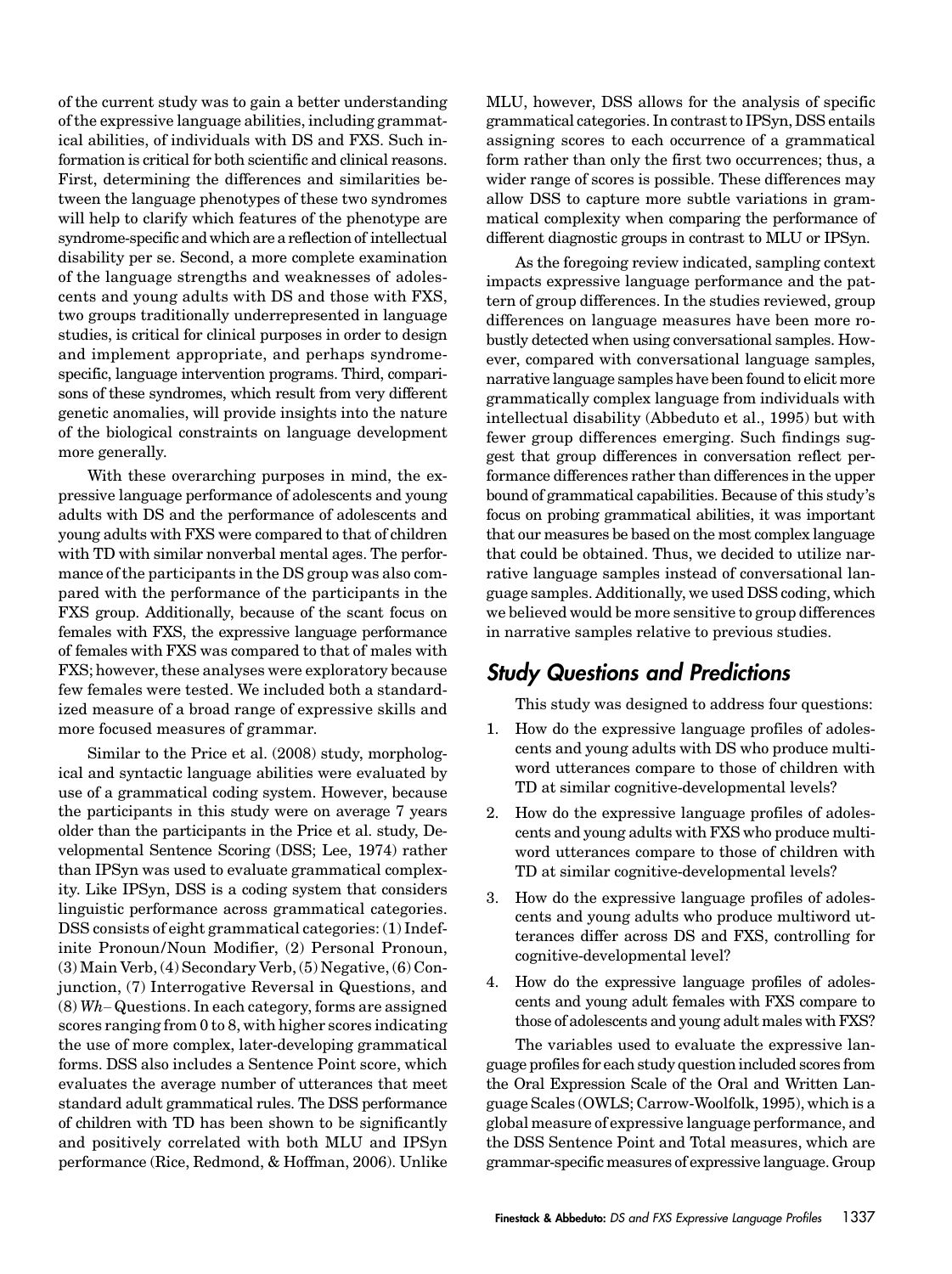comparisons were also completed for specific DSS subcategories: Indefinite Pronoun/Noun Modifier, Personal Pronoun, Main Verb, Conjunction, and Negative. All measures except the OWLS were based on a narrative language sample. It was predicted that significant group differences would be found based on all expressive language measures, with the TD group outperforming the DS and FXS groups. Additionally, it was predicted that the FXS group would outperform the DS group on each of the expressive language measures and that in the exploratory gender analyses, that females with FXS would outperform males with FXS.

# **Method Participants**

This study included three groups of participants: adolescents and young adults with DS, adolescents and young adults with FXS, and younger children with typical cognitive development (TD). The participants with DS and the participants with FXS were recruited through newspaper advertisements, postings in newsletters and on Internet websites of regional and national advocacy organizations for individuals with developmental disabilities, a university-based registry of families with a son or daughter with a developmental disability, and mailings to special educators and genetic clinics. Because of prevalence differences, the participants with FXS were recruited from a larger geographic area than the participants with DS. The participants with TD were all recruited locally through public postings, a university-based registry of school-aged children, and area preschools.

The participants in the current study came from a pool of 236 individuals (77 DS; 55 FXS; 104 TD) who were enrolled in a study focused on language development of individuals with DS or FXS; thus, the present participant samples overlap to some degree with those in analyses reported elsewhere (Abbeduto et al., 2003, 2006; Keller-Bell & Abbeduto, 2007; Lewis et al., 2006). As part of the larger study, participants completed an extensive battery of cognitive and language tests, only some of which were analyzed in the present study. Because a particular focus of this study was the morphological and syntactic abilities of individuals with DS and FXS, it was important for all of the adolescents and young adults included in the study to provide a sufficient language corpus to analyze and to be using complex language forms. Thus, to be included in the present study participants were required to have produced 50 or more complete and intelligible C-units based on a narrative language sample and to have a mean length of utterance greater than 3.0 based on the number of morphemes per C-unit in a narrative language sample. We chose this C-unit cutoff to increase the homogeneity of the sample. In most previous studies, small sample sizes combined with the wide range of language abilities represented make it difficult to interpret null findings. In particular, inclusion of participants with low MLUs and thus limited syntactic skills increases the likelihood of "floor effects." Additionally, to adequately match across groups it was necessary to set an upper nonverbal mental limit of 10 years based on the Copying, Pattern Analysis, and Bead Memory subtests of the Stanford–Binet Intelligence Scale, Fourth Edition (Thorndike, Hagen, & Sattler, 1986) because a few girls with FXS, but none of the participants with DS, had mental ages exceeding this limit. Knowing that these limits affect the generalizability of our findings, we felt this criterion was essential to fairly evaluate the existence of syndrome-specific grammatical profiles.

To be included in the study, it was also necessary that the participant complete each of the study measures, demonstrate normal to no more than a mild hearing loss (i.e., pure-tone average across 500, 1000, and  $2000$  Hz  $\leq 40$  dB) in at least one ear, and speak only English. Participants were excluded if they met diagnostic criteria for autism (for more details, see Lewis et al., 2006). Additionally, for the children with TD, parents had to indicate that their children had no diagnosed disability and that they were not receiving special education services other than speech articulation therapy.

Of the original 236 participants, 50 individuals (15 DS; 3 FXS; 32 TD) were excluded because they did not complete all study measures; 102 individuals (34 DS; 22 FXS; 46 TD) were excluded because their mean length of utterance was less than 3.0 and/or their narrative language sample did not include 50 complete and intelligible utterances; 5 males with FXS were excluded for meeting autism diagnostic criteria; 5 females with FXS were excluded for having a mental age greater than 10 years; and an additional 8 individuals (4 DS; 2 FXS; 2 TD) were excluded for failing to meet other study inclusion criteria. A total of 66 individuals met the participation criteria: 24 individuals with DS, 18 individuals with FXS, and 24 children with TD. However, 1 male with FXS was excluded from the study because he was considered an outlier. He had over 400 complete and intelligible C-units, which was well over the group's mean of 70 C-units. Additionally, 3 children reported to have typical development received standard scores on the nonverbal Stanford– Binet composite less than 80 and were also excluded from the study. Thus, a total of 24 individuals with DS (mean age = 16.9 years), 17 individuals with FXS (mean  $age = 15.79 \, years$ , and 21 children with TD (mean age = 4.82 years) were included in this study. It is clear from the large number of participants excluded from the study that this criterion yielded a particular subset of adolescents and young adults with DS or FXS who had relatively high levels of expressive language abilities. Thus, our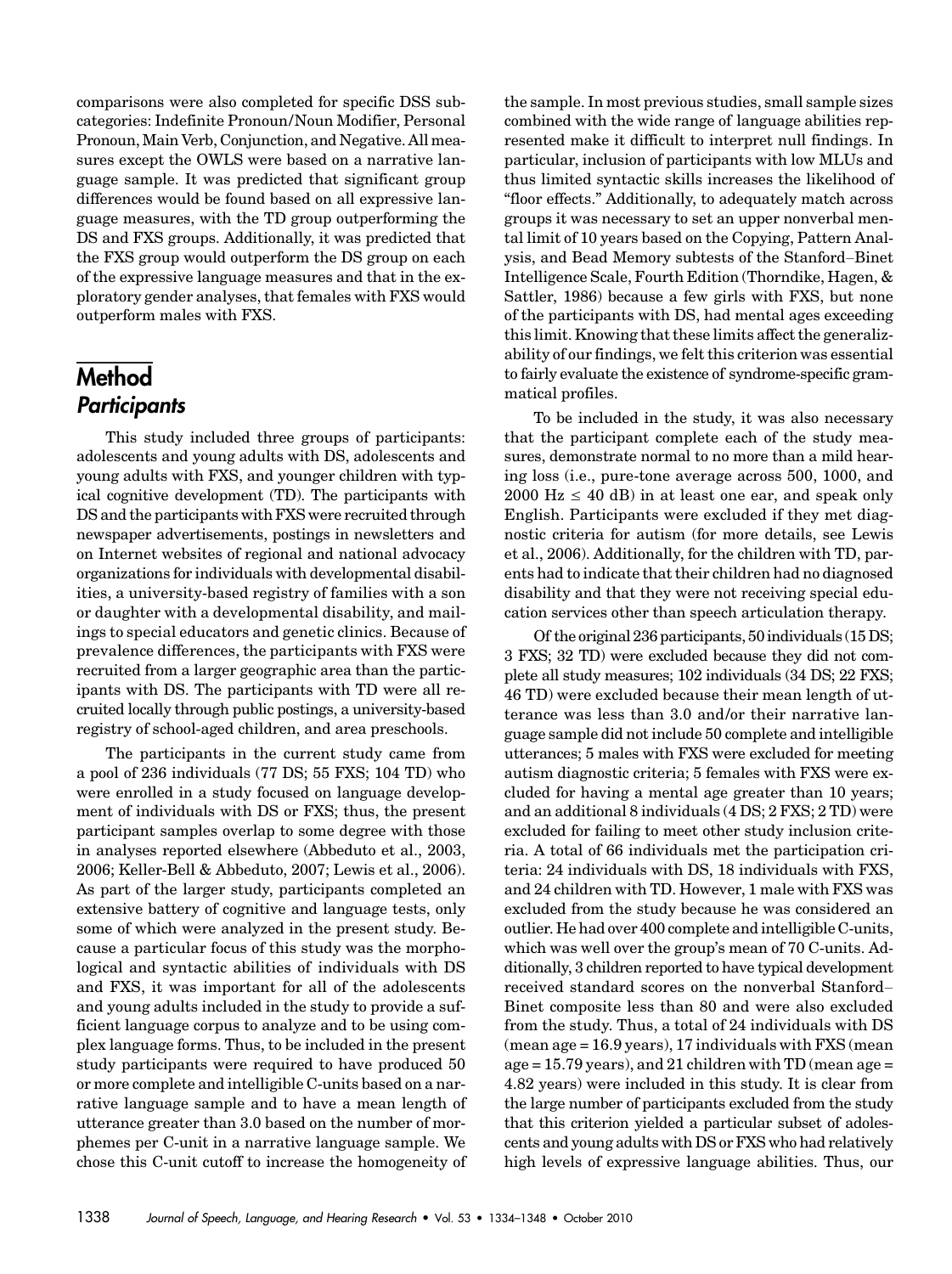results should be viewed as generalizable only to higher functioning individuals with DS or FXS producing multiword utterances, although it should be noted that all study participants with DS or FXS had IQs in the range of intellectual disability.

The participant characteristics for each study group are presented in Table 1. Analyses of variance (ANOVAs) comparing the groups on key characteristics and study entry criteria including chronological age, nonverbal mental age, and the number of complete and intelligible C-units in the narrative sample were conducted. No significant differences were found for nonverbal mental age or number of different C-units. Both of these analyses yielded  $p$  values greater than .50, indicating that the diagnostic groups could be considered to be well-matched on these measures (Mervis & Robinson, 2003). As was expected, group differences were identified for chronological age and nonverbal intelligence. In terms of chronological age, the TD group was significantly younger than

both the DS and FXS groups. For nonverbal intelligence, the TD group's values were significantly higher than those of both the DS and FXS groups. No significant differences were detected between the DS and FXS groups ( $ps > .17$ ) for chronological age, nonverbal mental age, nonverbal IQ score, and number of C-units. Additionally, chi-square analyses of group differences based on gender, race, and maternal education yielded no significant group differences.

Based on genetic test results provided by parents, DS was due to trisomy 21 for 17 of the participants with DS. For 1 participant with DS, testing revealed translocation, and for 6 participants genetic testing results were unavailable, although each parent indicated that genetic testing had been completed confirming the DS diagnosis. For all of the participants with FXS, molecular genetic testing revealed that they had the full mutation, with 4 individuals identified as being mosaic.

The characteristics of themale and female participants in the FXS group are presented in Table 2. Significant

|                                                         | Group         |               |               |        |                 |  |
|---------------------------------------------------------|---------------|---------------|---------------|--------|-----------------|--|
|                                                         | <b>DS</b>     | <b>FXS</b>    | <b>TD</b>     |        |                 |  |
| <b>Characteristic</b>                                   | $(n = 24)$    | $(n = 17)$    | $(n = 21)$    | p      | d               |  |
| Chronological age (years)                               |               |               |               | < .001 | $FXS/DS: -0.34$ |  |
| M                                                       | 16.90         | 15.79         | 4.82          |        | FXS/TD: 5.19    |  |
| <b>SD</b>                                               | 3.14          | 2.89          | 0.76          |        | DS/TD: 5.29     |  |
| Min.-Max.                                               | 12.08-23.37   | 11.38-21.54   | $3.61 - 6.66$ |        |                 |  |
| Nonverbal mental age (years) <sup>a</sup>               |               |               |               | .68    | FXS/DS: 0.20    |  |
| M                                                       | 4.94          | 5.22          | 4.87          |        | FXS/TD: 0.24    |  |
| <b>SD</b>                                               | 1.04          | 1.65          | 1.21          |        | DS/TD: 0.06     |  |
| Min.-Max.                                               | $3.31 - 7.06$ | $2.86 - 7.97$ | $3.42 - 7.84$ |        |                 |  |
| Nonverbal IQ <sup>a</sup>                               |               |               |               | < .001 | FXS/DS: 0.31    |  |
| M                                                       | 41.71         | 44.35         | 98.00         |        | FXS/TD: -5.49   |  |
| <b>SD</b>                                               | 6.87          | 10.09         | 9.45          |        | $DS/TD: -6.81$  |  |
| Min.-Max.                                               | $36 - 57$     | $36 - 65$     | $84 - 115$    |        |                 |  |
| Number of C-units <sup>b</sup>                          |               |               |               | .77    | FXS/DS: 0.14    |  |
| M                                                       | 67.42         | 70.29         | 71.43         |        | $FXS/TD: -0.05$ |  |
| <b>SD</b>                                               | 14.44         | 24.50         | 19.58         |        | $DS/TD: -0.23$  |  |
| Min.-Max.                                               | $50 - 96$     | $51 - 151$    | $50 - 121$    |        |                 |  |
| Gender                                                  |               |               |               | .14    | $\Phi = .25$    |  |
| Female:Male                                             | 11:13         | 5:12          | 13:8          |        |                 |  |
| Race                                                    |               |               |               | .09    | $\Phi = .28$    |  |
| White:Other                                             | 24:0          | 15:2          | 17:4          |        |                 |  |
| Maternal education <sup>c</sup><br>High school or less: |               |               |               | .10    | $\Phi = .30$    |  |
| Some college or more                                    | 10:14         | 7:10          | 3:18          |        |                 |  |

Table 1. Participant characteristics for each diagnostic group.

Note. DS = Down syndrome; FXS = fragile X syndrome; TD = typical development; C-unit = communication unit.

a Mean of the age-equivalents for the Copying, Pattern Analysis, and Bead Memory subtests of the Stanford–Binet Intelligence Scale, Fourth Edition (Thorndike et al., 1986). <sup>b</sup>Based on a narrative language sample. <sup>c</sup>Paternal education level used for 1 participant in the DS group because maternal education level was unknown.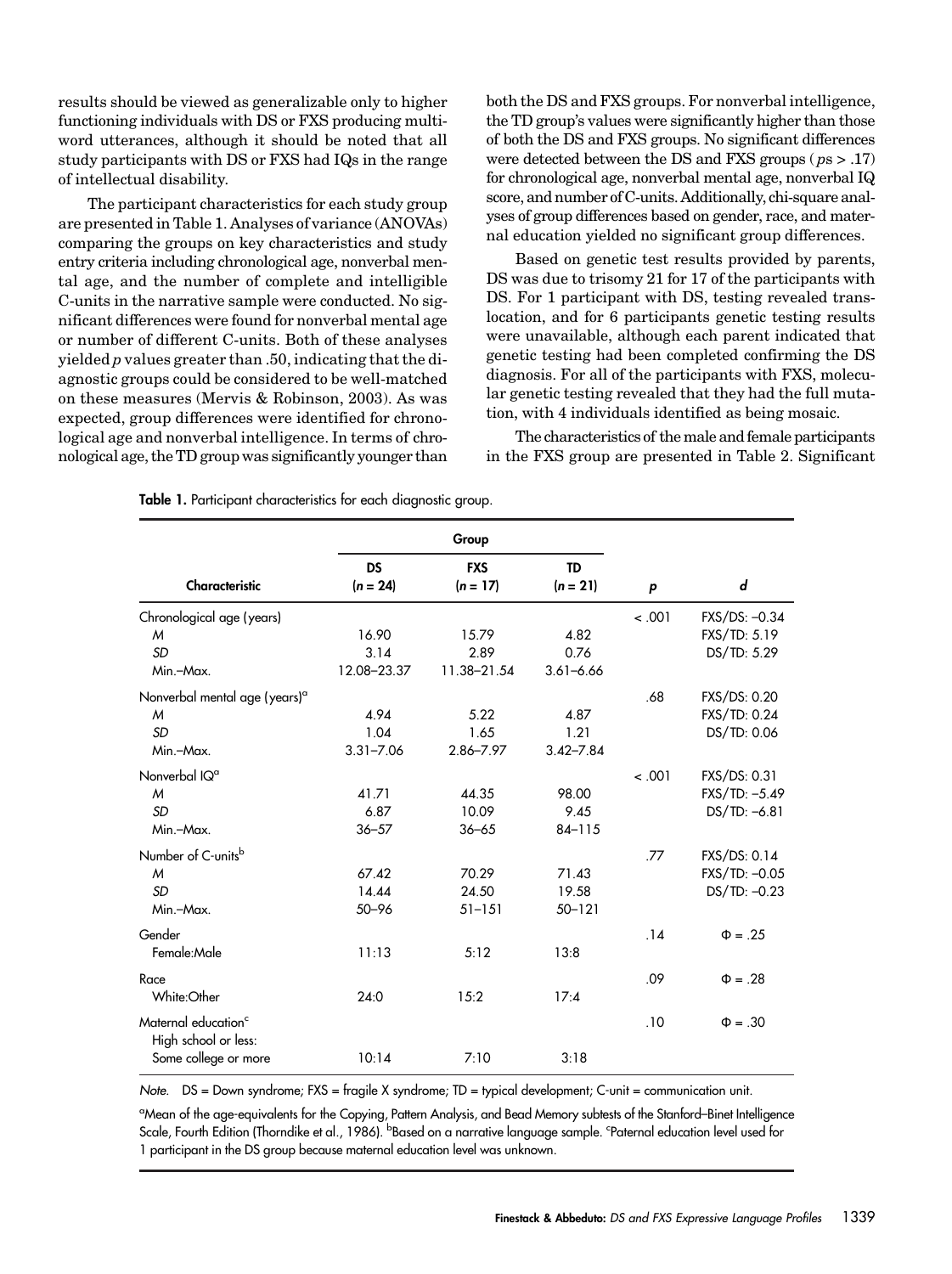|  |  | <b>Table 2.</b> FXS group characteristics according to gender. |  |  |
|--|--|----------------------------------------------------------------|--|--|
|  |  |                                                                |  |  |

| Characteristic                                            | Female<br>$(n = 5)$ | Male<br>$(n = 12)$ | U     | р            |
|-----------------------------------------------------------|---------------------|--------------------|-------|--------------|
| Chronological age                                         |                     |                    |       |              |
| (years)                                                   |                     |                    | 13.00 | .07          |
| M                                                         | 17.79               | 14.95              |       |              |
| SD.                                                       | 2.79                | 2.59               |       |              |
| Min.-Max.                                                 | 14.25-21.54         | 11.38-19.74        |       |              |
| Mean rank                                                 | 12.40               | 7.58               |       |              |
| Nonverbal mental                                          |                     |                    |       |              |
| age (years) <sup>a</sup>                                  |                     |                    | 2.00  | .003         |
| M                                                         | 7.24                | 4.38               |       |              |
| <b>SD</b>                                                 | 0.90                | 1.03               |       |              |
| Min.-Max.                                                 | 5.78-7.97           | $2.86 - 7.11$      |       |              |
| Mean rank                                                 | 14.60               | 6.67               |       |              |
| Nonverbal IQ <sup>a</sup>                                 |                     |                    | 4.00  | .005         |
| м                                                         | 56.00               | 39.50              |       |              |
| <b>SD</b>                                                 | 8.16                | 6.05               |       |              |
| Min.-Max.                                                 | $44 - 65$           | $36 - 56$          |       |              |
| Mean rank                                                 | 14.20               | 6.83               |       |              |
| Number of C-units <sup>b</sup>                            |                     |                    | 29.50 | .96          |
| м                                                         | 81.40               | 75.67              |       |              |
| <b>SD</b>                                                 | 40.69               | 13.83              |       |              |
| Min.-Max.                                                 | $54 - 151$          | $51 - 95$          |       |              |
| Mean rank                                                 | 9.10                | 8.96               |       |              |
| Race                                                      |                     |                    | 0.50  | $\Phi = .17$ |
| White:Other                                               | 4:1                 | 11:1               |       |              |
| Maternal education<br>High school or<br>less:Some college |                     |                    | 0.95  | $\Phi = .02$ |
| or more                                                   | 2:3                 | 5:7                |       |              |

<sup>a</sup>Mean of the age-equivalents for the Copying, Pattern Analysis, and Bead Memory subtests of the Stanford–Binet Intelligence Scale, Fourth Edition (Thorndike et al., 1986). <sup>b</sup>Based on a narrative language sample.

differences based on gender were identified for nonverbal mental age, nonverbal intelligence standard scores, and mean length of utterance. On each measure, the female participants outperformed the male participants. This finding is consistent with reports of males with FXS being more severely affected, on average, than females with FXS (Hagerman, 1999). The gender comparison for chronological age approached a conventional significance level ( $p = .06$ ), with the females with FXS having a higher mean age than the males. Based on chi-square analyses, the gender groups did not differ based on race and maternal education.

### **Procedures**

Prior to completing any of the study testing, parents of the participants signed consents that were approved by an Institutional Review Board of the University of Wisconsin-Madison. In most cases, participants were tested across two sessions that occurred in a single day, with a 1- to 2-hr break between sessions or over 2 separate days. If the sessions were conducted on separate days, no more than 3 weeks lapsed between test days. A quiet room designated for study testing was used to test participants individually, with parents having the option to view through an observation window. For each participant, tests were almost always administered by a single examiner.

## Study Measures Nonverbal Intelligence

Nonverbal cognitive ability was assessed using three subtests of the Stanford–Binet Intelligence Scale, Fourth Edition (Thorndike et al., 1986): Bead Memory, Pattern Analysis, and Copying. For each of the subtests, few verbal instructions are necessary, and examinees respond nonverbally. A nonverbal partial composite IQ score was derived from the standard scores from each of the subtests. Nonverbal mental age was determined by taking the mean of the age equivalents from each of the three subtests. This composite has been found useful in previous studies of language in DS and FXS (Abbeduto et al., 2003, 2008; Chapman et al., 1998).

#### Expressive Language

Oral Expression Scale of the Oral and Written Language Scales (OWLS; Carrow-Woolfolk, 1995). The OWLS assesses a wide range of expressive language ability including lexical, syntactic, pragmatic, and supralinguistic (e.g., figurative language, logic, inference) language. Test items require participants to answer questions, complete sentences, or generate sentences in response to oral or verbal stimuli paired with visual stimuli. Raw scores were obtained for each participant and used for study analyses. In this study, the OWLS was used as a global measure of expressive language ability.

Narrative language sample. An oral narrative language sample was elicited from each participant using the wordless picture book Frog Goes to Dinner (Mayer, 1974). Prior to telling their story, participants viewed each page of the book to get a sense of the progression of the story. The examiner then prompted the participant to start from the beginning and tell the story page by page. The examiner provided minimal prompts throughout the storytelling according to a standardized script. Each narrative sample was audio taped and transcribed by specially trained research assistants using standard Systematic Analysis of Language Transcripts conventions (SALT; Miller & Chapman, 2000). The transcripts were segmented into C-units, which include an independent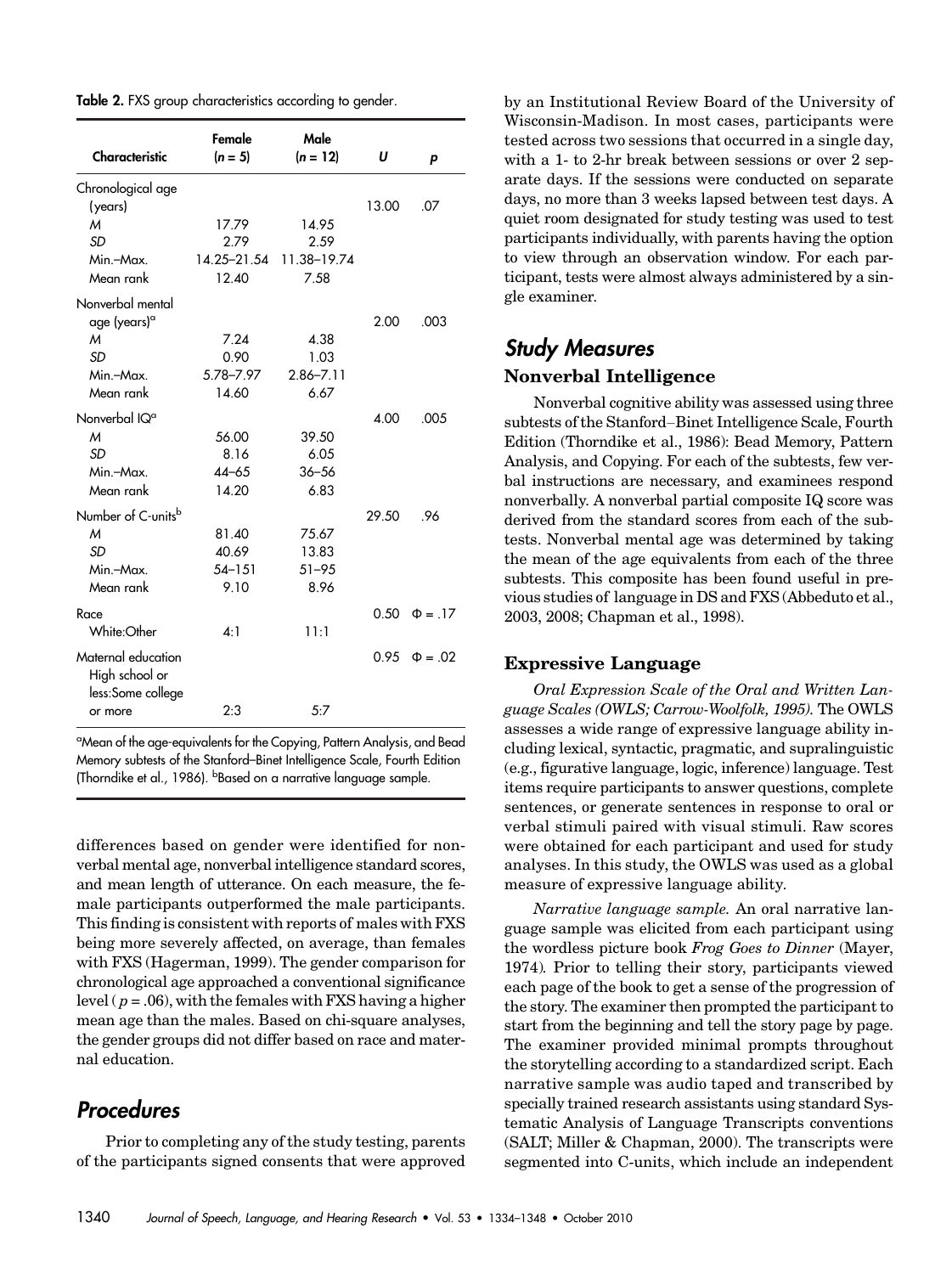clause and its modifiers (Loban, 1976). Each narrative was transcribed by a primary coder. While viewing the primary coder's transcript, a secondary coder listened to the audiotape and marked transcription disagreements. The primary coder reviewed the disagreements, checked discrepancies against the audiotape, and corrected the transcript as appropriate. The final corrected transcript was used for the DSS coding.

Eight (13%) of the narrative transcripts were randomly selected and transcribed by an independent coder for reliability purposes. These transcripts included three from the DS participants, three from the FXS participants, and two from the TD participants. The independent coder's transcripts were compared to the primary coder 's original transcripts. The mean percentage agreement for utterance segmentation was 86% (range = 78%– 94%), for number of bound morphemes per utterance was  $100\%$  (range =  $98\%$ - $100\%$ ), and for number of words per utterance was  $95\%$  (range =  $85\% - 100\%$ ).

Developmental Sentence Scoring (DSS; Lee, 1974). DSS is a language analysis procedure that considers performance across a number of grammatical categories (e.g., personal pronoun, main verb, conjunctions). All of the utterances in each participant's narrative language sample were coded using DSS procedures (see Tables 1 and 2 for the range of C-units comprising the participants' samples subjected to coding). Computerized Profiling Version 9.7.0 (Long, Fey, & Channell, 2006) software was used to facilitate the coding. Only utterances that contained a subject and verb in subject–predicate order were scored. Each transcript was independently coded by two trained research assistants. A primary and secondary coder were then randomly assigned to each transcript. Discrepant scores were reevaluated by the primary coder. The secondary coder reviewed the primary coder's changes and made any corrections. The primary coder then had a final chance to correct the codes. When coding the transcripts, each coder was blind to the diagnostic study group to which the participant belonged. The measures derived from the DSS coding used for study analyses included the Indefinite Pronoun/Noun Modifier Score, Personal Pronoun Score, Main Verb Score, Conjunction Score, and Negative Score. Additionally, the Sentence Point, which is an average based on the number of utterances judged to be grammatical divided by the total number of utterances, and the DSS Total, which is an average of the points awarded across categories, were also included in the study analyses.

Intraclass correlation coefficients (ICC) were used to assess the reliability of the dependent study measures. ICCs reflect a calculation of the proportion of variance in each dependent variable that can be attributed to true participant differences and the proportion that can be attributed to interactions between the coders and participants (Berk, 1979; Suen & Ary, 1989). ICCs can range from 0 to 1.0, with values closer to 1.0 indicating greater variance associated with true participant differences. Thus, for each DSS dependent measure, Coder 1's scores and Coder 2's scores for each participant were included in the ICC calculation. Using the consistency definition, the ICCs for the DSS measures ranged from .86 to .99, which indicate that the proportion of variance in the participants' scores associated with the coders was very small.

### Statistical Design

This study involved two sets of analyses. In the first set of analyses, designed to answer Study Questions 1, 2, and 3, a separate ANOVA was conducted for each measure to assess differences in language performance across the DS, FXS, and TD study groups. In all analyses, diagnostic group (DS, FXS, TD) served as the independent variable. Levene's test for equality of variance was completed for each analysis. Unless otherwise noted, this statistical assumption was met for each analysis ( $p > .05$ ). Although this analysis design increased the risk of Type I error, the .05 significance level was adopted due to relatively small sample sizes. Significant ANOVAs were followed by pair-wise comparisons using Tukey's honestly significant difference test for unequal samples, with alpha set at .05. Effect sizes (d) were calculated and interpreted using Cohen's (1988) standards of .20 to represent a small effect size, .50 to represent a medium effect size, and .80 to represent a large effect size.

The second set of analyses, designed to answer Study Question 4, evaluated performance differences based on gender in the FXS group. Thus, only individuals with FXS were included in these analyses. Because the study sample comprised only 5 females with FXS, these analyses were conducted for exploratory hypothesis-generation purposes using nonparametric statistics. Mann–Whitney U tests were conducted for these exploratory analyses using untransformed values.

# **Results** Diagnostic Group Analyses

Expressive language. Three ANOVAs were completed to examine expressive language ability measured with the OWLS raw score, DSS Sentence Point, and DSS Total. The means, standard deviations, and effect sizes for each analysis are presented in Table 3. For the analysis of the OWLS, Levene's test indicated significant differences in variances across groups,  $F(2, 59) = 6.87, p = .002;$ thus, a square root transformation of the data was conducted for the ANOVA. Results indicated significant group differences,  $F(2, 59) = 13.82$ ,  $p < .001$ . Post hoc analyses revealed significant differences between the FXS and DS groups ( $p < .001$ ) and between the FXS and TD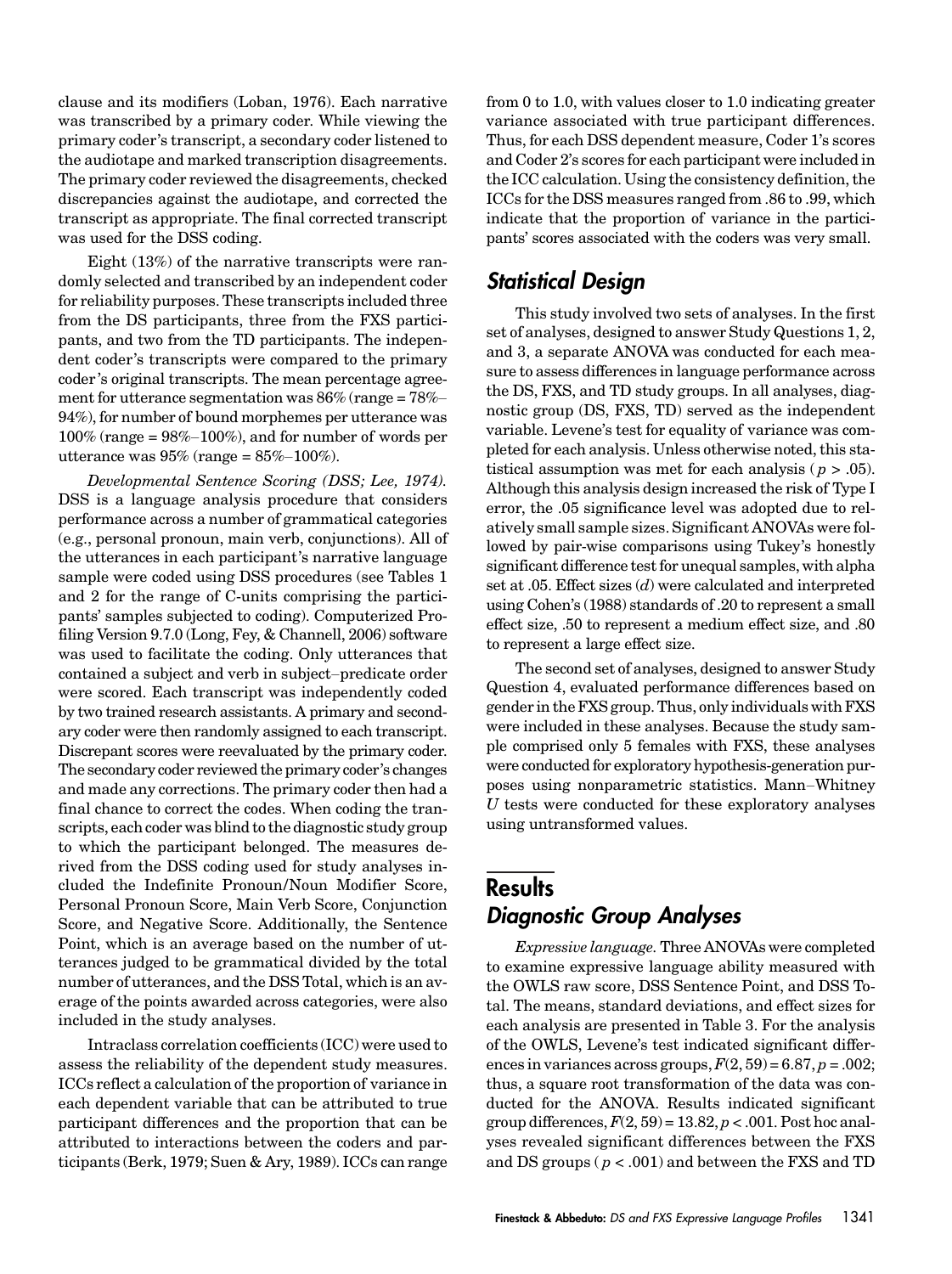|                                 |                                                     | Group                      |            |            |                            |
|---------------------------------|-----------------------------------------------------|----------------------------|------------|------------|----------------------------|
| Dependent                       | <b>DS</b>                                           | <b>FXS</b>                 | <b>TD</b>  |            |                            |
| variable                        | $(n = 24)$                                          | $(n = 17)$                 | $(n = 21)$ | p          | d <sub>b</sub>             |
|                                 |                                                     | <b>Expressive language</b> |            |            |                            |
| OWLS <sup>a</sup> (raw score)   |                                                     |                            |            | $< 0.01**$ | DS/FXS: 1.51* <sup>†</sup> |
| M                               | 31.75                                               | 54.06                      | 40.14      |            | DS/TD: 0.79 <sup>t</sup>   |
| <b>SD</b>                       | 10.62                                               | 18.88                      | 10.57      |            | FXS/TD: 0.86*              |
| DSS Sentence Point <sup>a</sup> |                                                     |                            |            | $.001**$   | DS/FXS: 0.97* <sup>†</sup> |
| M                               | 0.72                                                | 0.84                       | 0.83       |            | DS/TD: 0.79* <sup>†</sup>  |
| <b>SD</b>                       | 0.14                                                | 0.09                       | 0.06       |            | FXS/TD: 0.39               |
| <b>DSS Total</b>                |                                                     |                            |            | $.004**$   | DS/FXS: 0.25               |
| M                               | 6.29                                                | 6.77                       | 8.22       |            | DS/TD: 0.71*               |
| <b>SD</b>                       | 1.72                                                | 2.09                       | 1.98       |            | FXS/TD: 0.92* <sup>†</sup> |
|                                 | Developmental Sentence Scoring grammatical category |                            |            |            |                            |
| Indefinite Pronoun/Noun         |                                                     |                            |            |            |                            |
| Modifier                        |                                                     |                            |            | .25        | DS/FXS: 0.44               |
| M                               | 1.71                                                | 2.05                       | 1.95       |            | DS/TD: 0.39                |
| <b>SD</b>                       | 0.76                                                | 0.79                       | 0.44       |            | FXS/TD: 0.16               |
| Personal Pronoun                |                                                     |                            |            | .44        | DS/FXS: 0.16               |
| M                               | 2.10                                                | 2.15                       | 2.22       |            | DS/TD: 0.39                |
| <b>SD</b>                       | 0.31                                                | 0.33                       | 0.30       |            | FXS/TD: 0.22               |
| Main Verb                       |                                                     |                            |            | .15        | DS/FXS: 0.10               |
| M                               | 1.66                                                | 1.69                       | 1.85       |            | DS/TD: 0.53                |
| <b>SD</b>                       | 0.38                                                | 0.23                       | 0.33       |            | FXS/TD: 0.56               |
| Conjunction                     |                                                     |                            |            | $.02**$    | DS/FXS: 0.50               |
| M                               | 3.82                                                | 4.47                       | 4.85       |            | DS/TD: 0.84* <sup>†</sup>  |
| <b>SD</b>                       | 1.45                                                | 1.14                       | 0.96       |            | FXS/TD: 0.36               |
| Negative <sup>c</sup>           |                                                     |                            |            | .07        | DS/FXS: 0.09               |
| M                               | 4.60                                                | 4.46                       | 5.43       |            | DS/TD: 0.61                |
| SD                              | 1.66                                                | 1.29                       | 1.00       |            | FXS/TD: 0.84               |
|                                 |                                                     |                            |            |            |                            |

Table 3. Means, standard deviations, ANOVA p values, and effect sizes for diagnostic group comparisons.

Note. ANOVA = analysis of variance.

\*Significant at the .05 level or better. 'Significant when FXS females are removed from the analysis.

<sup>a</sup>Based on untransformed values. <sup>b</sup>Based on transformed values, when appropriate. <sup>c</sup>Three participants in the DS Group and 2 participants in the FXS Group did not produce scoreable negative constructions in their narrative samples and are excluded from this analysis.

groups ( $p = .02$ ). The comparison between the DS and TD groups just missed the significance level ( $p = .06$ ). In this analysis, the FXS group significantly outperformed both the DS and TD groups. The Levene's test for equality of error variance for the Sentence Point analysis was significant,  $F(2, 59) = 4.34$ ,  $p = .02$ ; thus, a natural logarithmic transformation was used to adjust for skewness in this variable prior to conducting the ANOVA. The ANOVA yielded a significant main effect of diagnostic group for the Sentence Point measure,  $F(2, 59) = 8.15$ ,  $p = .001$ . Post hoc analyses revealed significant differences between the DS and FXS groups ( $p = .002$ ) and the DS and TD groups ( $p = .004$ ). In both analyses, the DS group performed significantly more poorly than the other group. There was a significant main effect of diagnostic group for the overall DSS measure,  $F(2, 59) = 5.99$ ,  $p = 0.004$ . This effect was characterized by the TD group significantly outperforming the DS group ( $p = .004$ ).

Developmental Sentence Score grammatical categories. Five ANOVAs were completed to assess expressive language ability using the DSS subcategories of Indefinite Pronoun/Noun Modifier, Personal Pronoun, Main Verb, Conjunction, and Negative scores. The means, standard deviations, and effect sizes for each of the DSS subcategory analyses are presented in Table 3. No main effects were found for the Indefinite Pronoun/Noun Modifier,  $F(2, 59) = 1.43$ ,  $p = .25$ ; Personal Pronoun,  $F(2, 59) =$ .84,  $p = .44$ ; Main Verb,  $F(2, 59) = 2.00$ ,  $p = .15$ ; and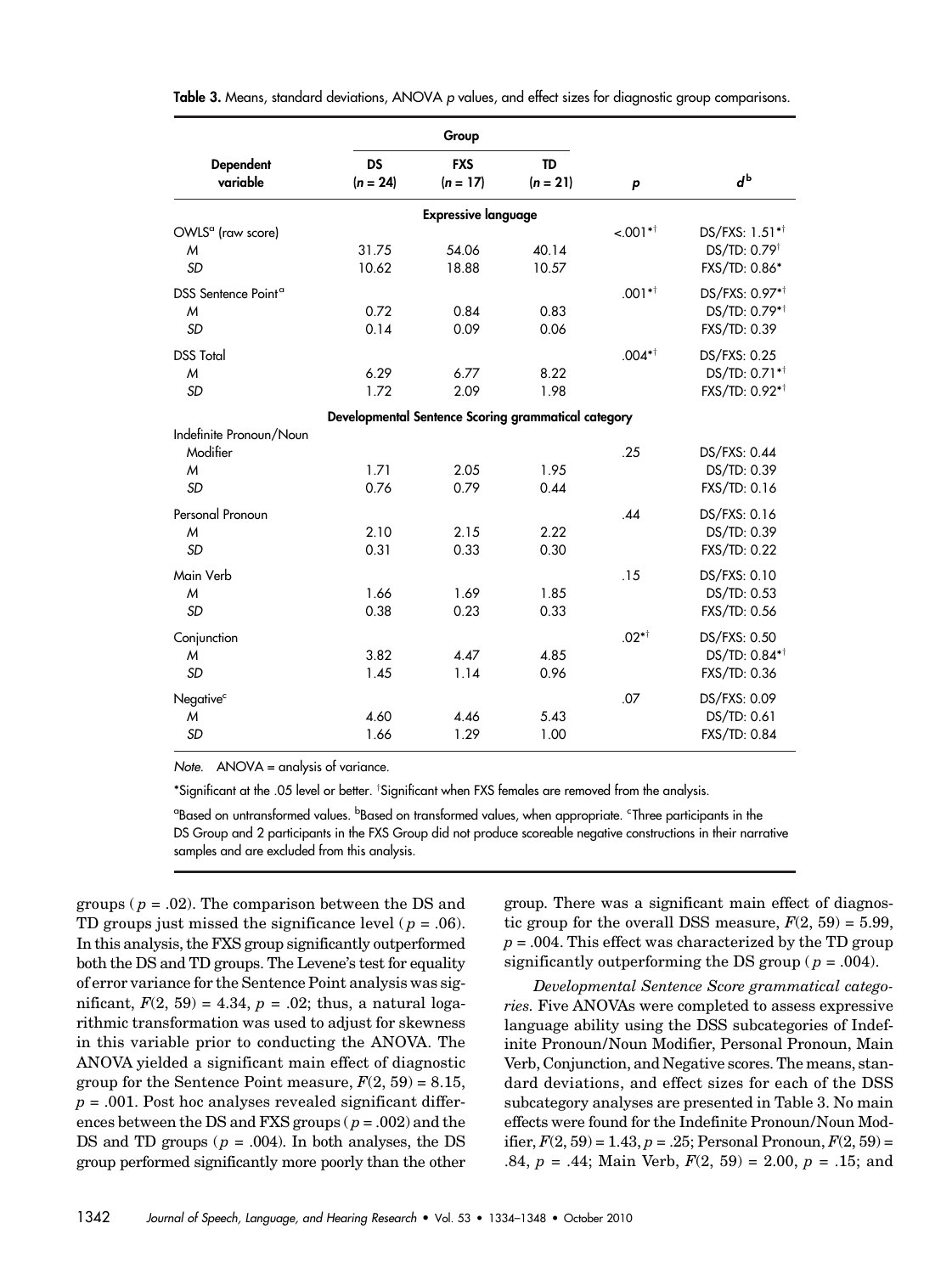Negative,  $F(2, 54) = 2.87$ ,  $p = .07$ , ANOVAs. However, it is important to note that the effect sizes for comparisons of the DS and TD groups and the FXS and TD groups were medium to large for the Main Verb and Negative analyses. For both measures, the TD group had higher mean scores than the DS or FXS groups. The analysis of Conjunction scores was significant,  $F(2, 59) = 4.17$ ,  $p = .02$ , with post hoc analyses revealing that the TD group significantly outperformed the DS group on this measure ( $p = .016$ ).

### FXS Group Gender Analyses

Expressive language. Expressive language ability of females and males with FXS based on the OWLS raw score, DSS Sentence Point, and DSS Total measures was evaluated using the Mann–Whitney  $U$  test. The means, standard deviations, mean ranks,  $U$  values, and  $p$  values are presented in Table 4. Significant group differences were found for the OWLS analysis  $(z = -3.17, p = .002)$ and the DSS Total analysis  $(z = -2.64, p = .008)$ . In both analyses, the females outperformed the males. No significant gender differences were found based on the DSS Sentence Point analysis  $(z = -1.90, p = .06)$ , although the difference favored females and approached significance.

Developmental Sentence Score grammatical categories. The means, standard deviations, mean ranks,  $U$  values, and  $p$  values for each of the five DSS FXS gender analyses are presented in Table 4. The Mann– Whitney U tests revealed that the females with FXS significantly outperformed the males with FXS on the Indefinite Pronoun/Noun Modifier  $(z = -1.95, p = .05)$  and Conjunction ( $z = -2.44$ ,  $p = .02$ ) analyses. No significant gender differences were found based on the Personal Pronoun (z =  $-1.58$ , p = .11), Main Verb (z =  $-1.90$ , p = .06), or the Negative ( $z = -0.31$ ,  $p = .76$ ) analyses, although the former two comparisons approached significance.

Because the female FXS mean scores tended to be greater than the male FXS scores and in four cases these differences reached conventional levels of significance, the group analyses addressing Study Questions 1, 2, and 3 were conducted again omitting the 5 females from the FXS group. The results were identical to the first set, with one exception: The OWLS performance difference between the FXS group and TD group was no longer significant ( $p = .72$ ).

# **Discussion**

This study aimed to gain a better understanding of the expressive language abilities of adolescents and young adults with DS and adolescents and young adults with FXS. The language skills of these groups were evaluated by comparing the language performance of verbally

Table 4. Means, standard deviations, Mann-Whitney test values, and p values for FXS gender comparisons.

| Dependent variable                                  | Females<br>$(n = 5)$ | Males<br>$(n = 12)$ | U       | p      |  |  |  |  |  |
|-----------------------------------------------------|----------------------|---------------------|---------|--------|--|--|--|--|--|
| <b>Expressive language</b>                          |                      |                     |         |        |  |  |  |  |  |
| OWLS (raw score)                                    |                      | $~<$ .001 $*$       | $.002*$ |        |  |  |  |  |  |
| м                                                   | 80.20                | 43.17               |         |        |  |  |  |  |  |
| <b>SD</b>                                           | 8.82                 | 7.07                |         |        |  |  |  |  |  |
| Mean rank                                           | 15.00                | 6.50                |         |        |  |  |  |  |  |
| Sentence Point                                      |                      |                     | 12.00   | .06    |  |  |  |  |  |
| M                                                   | 0.89                 | 0.82                |         |        |  |  |  |  |  |
| <b>SD</b>                                           | 0.06                 | 0.09                |         |        |  |  |  |  |  |
| Mean rank                                           | 12.60                | 7.50                |         |        |  |  |  |  |  |
| <b>DSS</b> Total                                    |                      |                     | 5.00    | :008*  |  |  |  |  |  |
| M                                                   | 8.77                 | 5.94                |         |        |  |  |  |  |  |
| <b>SD</b>                                           | 2.13                 | 1.46                |         |        |  |  |  |  |  |
| Mean rank                                           | 14.00                | 6.92                |         |        |  |  |  |  |  |
| Developmental Sentence Scoring grammatical category |                      |                     |         |        |  |  |  |  |  |
| Indefinite Pronoun/Noun                             |                      |                     |         |        |  |  |  |  |  |
| Modifier                                            |                      |                     | 11.50   | $.05*$ |  |  |  |  |  |
| M                                                   | 2.50                 | 1.86                |         |        |  |  |  |  |  |
| <b>SD</b>                                           | 0.53                 | 0.82                |         |        |  |  |  |  |  |
| Mean rank                                           | 12.70                | 7.46                |         |        |  |  |  |  |  |
| Personal Pronoun                                    |                      |                     | 15.00   | .11    |  |  |  |  |  |
| M                                                   | 2.41                 | 2.05                |         |        |  |  |  |  |  |
| SD                                                  | 0.24                 | 0.31                |         |        |  |  |  |  |  |
| Mean rank                                           | 12.00                | 7.75                |         |        |  |  |  |  |  |
| Main Verb                                           |                      |                     | 12.00   | .06    |  |  |  |  |  |
| M                                                   | 1.77                 | 1.65                |         |        |  |  |  |  |  |
| <b>SD</b>                                           | 0.18                 | 0.25                |         |        |  |  |  |  |  |
| Mean rank                                           | 12.60                | 7.50                |         |        |  |  |  |  |  |
| Conjunction                                         |                      |                     | 7.00    | $.02*$ |  |  |  |  |  |
| M                                                   | 4.54                 | 4.44                |         |        |  |  |  |  |  |
| <b>SD</b>                                           | 0.83                 | 1.29                |         |        |  |  |  |  |  |
| Mean rank                                           | 13.60                | 7.08                |         |        |  |  |  |  |  |
| Negative <sup>a</sup>                               |                      |                     | 22.50   | .76    |  |  |  |  |  |
| M                                                   | 4.23                 | 4.58                |         |        |  |  |  |  |  |
| <b>SD</b>                                           | 1.83                 | 1.03                |         |        |  |  |  |  |  |
| Mean rank                                           | 7.50                 | 8.25                |         |        |  |  |  |  |  |
|                                                     |                      |                     |         |        |  |  |  |  |  |

\*Significant at the .05 level or better.

<sup>a</sup> Two male participants did not produce scoreable negative constructions in their narrative samples and are excluded from this analysis.

expressive adolescents and young adults with DS and FXS with that of a group of younger children at similar cognitive-developmental levels. An additional aim of this study was to begin exploration of FXS gender differences in expressive language. Group comparisons for each study aim included broad expressive language measures as well as more specific DSS measures derived from a narrative language sample.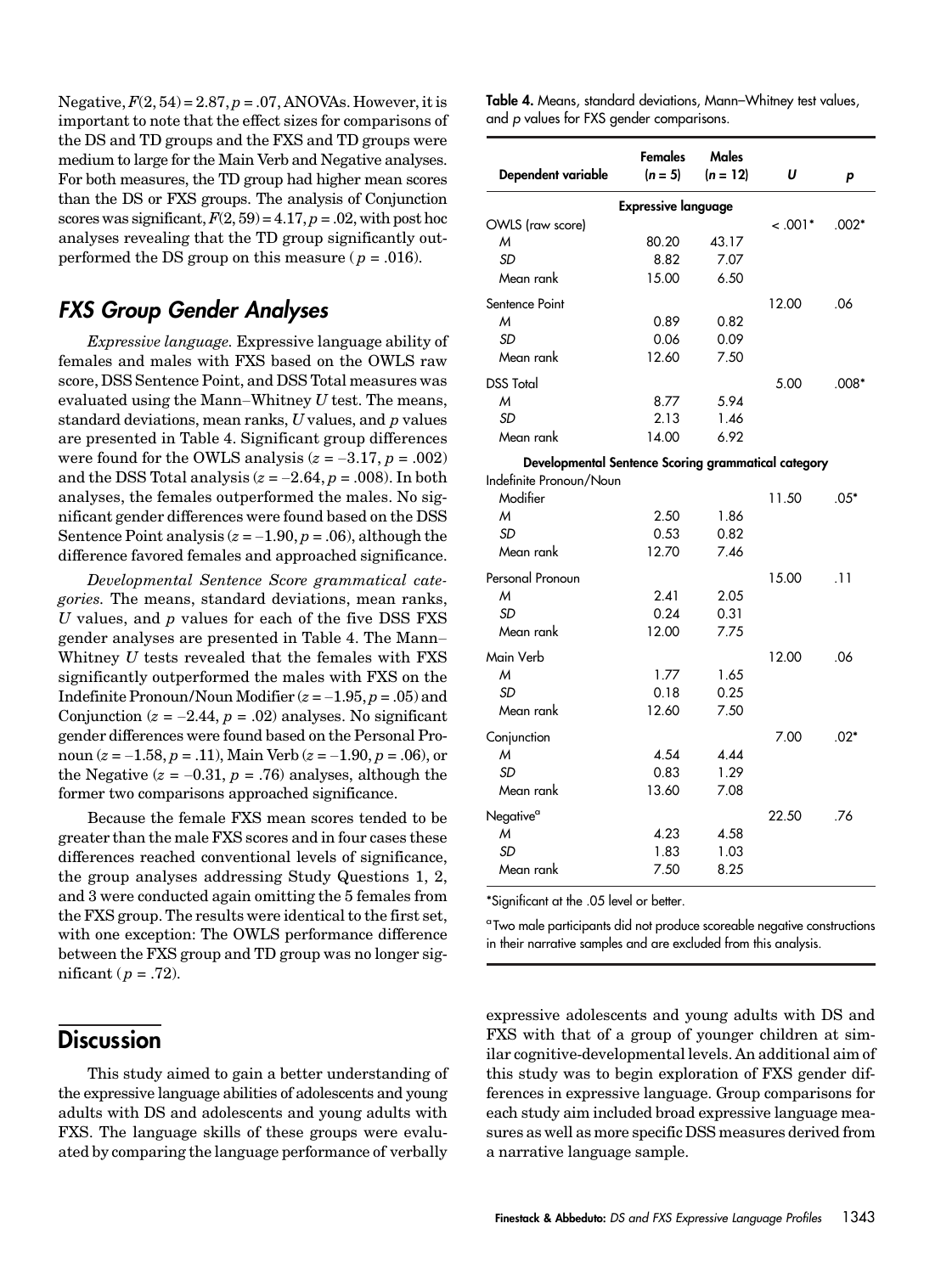# DS Expressive Language Profile

It was predicted that for each of the global expressive language measures as well as for each of the DSS grammatical categories the TD group would outperform the DS group. This prediction held true for the global DSS Sentence Point and DSS Total measures. Although comparison between the DS and TD groups just failed to reach a conventional level of statistical significance based on the OWLS raw score, this contrast resulted in a large effect size. Contrary to our prediction, in the analyses of the DSS subcategories, significant differences between the DS and TD groups emerged only for the DSS Conjunction mean score. However, it is important to note that the effect sizes for the group comparisons for both the Main Verb and Negative subcategories were medium in size characterized by smaller DS group means, indicating that the lack of significance could potentially be attributed to low statistical power. Overall, these findings suggest that individuals with DS have significant weaknesses in expressive language including grammaticality and sentence complexity and particular difficulty in verb and negation usage.

These results support previous findings identifying weaknesses in expressive language ability based on global measures in both conversational and narrative contexts (Boudreau & Chapman, 2000; Chapman et al., 1998; Price et al., 2008; Rosin et al., 1988) but run counter to the findings of Keller-Bell and Abbeduto (2007) and Thordardottir et al. (2002) who examined language in narrative contexts and failed to find significant DS and TD group differences. One possible reason for the difference between our findings and the findings of Keller-Bell and Abbeduto and Thordardottir et al. could be related to the age of the participants. However, the group of studies with findings similar to ours (Boudreau & Chapman, 2000; Chapman et al., 1998; Price et al., 2008; Rosin et al., 1988) included younger participants (age range = 4–26 years), and the studies with discrepant findings (Keller-Bell & Abbeduto, 2007; Thordardottir et al., 2002) included participants in a similar age range as our own (age range  $= 12-23$  years). Both of these age ranges overlap our range (12–23 years); thus, age alone does not seem to be the distinguishing variable.

Another difference between studies is the sampling context. All of the studies that had previously found language performance discrepancies between individuals with DS and TD comparison groups included language measures based on conversational samples; the studies in which no difference was found included measures based on narrative samples. Thus, the sampling context appeared to be a significant factor. However, in the current study, most language measures were based on narrative samples with resulting analyses indicating significant group differences.

The most plausible explanation for the discrepant findings is related to the specific measures included in the studies. Neither the studies with similar findings nor those with discrepant findings included exactly the same measures that were analyzed in the present study. Although both the Keller-Bell and Abbeduto (2007) study and the Thordardottir et al. (2002) study, which did not find significant language performance differences between individuals with DS and younger children with TD, included measures of sentence complexity (i.e., clausal density, proportion of complex sentences), these measures are gross estimates of language ability. DSS Total takes into account the complexity of specific grammatical forms and may, in fact, be better able to capture more nuanced grammatical weaknesses than measures previously included in studies of individuals with DS. It is also important to note that the Keller-Bell and Abbeduto (2007) study included some of the same participants as the current study, which further supports the explanation of differences in measurement sensitivity. Thus, the differences we found reinforce the notion that subtle, yet clinically important, differences among groups can be missed with gross measures, especially in studies of adolescents and young adults as was the case in the Keller-Bell and Abbeduto study and the Thordardottir et al. study.

# FXS Expressive Language Profile

Compared with the TD group, the FXS group was found to have a significantly higher OWLS raw score, a significantly lower mean DSS Total score, and no significant difference in mean DSS Sentence Point score or any of the subcategory scores. Although the initial OWLS analysis revealed that the individuals with FXS significantly outperformed the younger children with TD, this effect was found to be primarily driven by the females in the FXS group. When the analysis was repeated excluding the FXS female data, the difference was no longer significant. A significant difference between the FXS group and the TD group based on the DSS Total score was found both when the females with FXS were included and when they were excluded. Thus, this difference appears to be robust and reflective of reduced complexity in the expressive language of adolescents and young adults with FXS. However, it was surprising that none of the DSS subcategory analyses resulted in statistically significant group differences that would explain the difference found on the DSS Total measure. Based on the medium but nonsignificant effect sizes, the most likely subcategories contributing to the DSS Total effect are Main Verb and Negative.

With a few exceptions, these findings align closely with the results of the Price et al. (2008) study and the Roberts et al. (2007) study in which younger boys between the ages 2 and 7 years with FXS earned statistically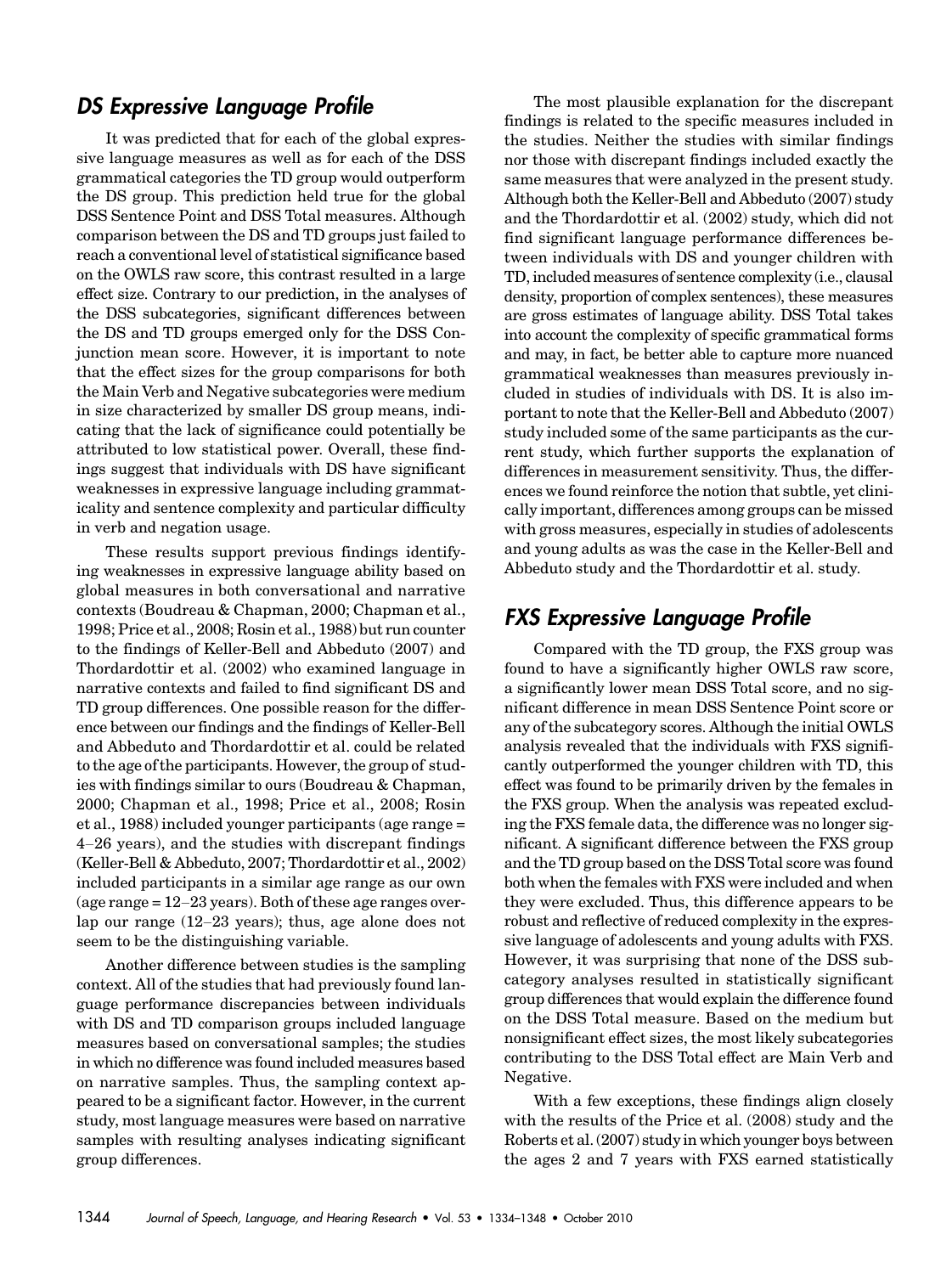significant lower IPSyn Total, Sentence Structure, and Verb Phrase scores compared to children with TD based on conversational language samples. In contrast to these studies, we did not find significant group differences or medium/large effect sizes based on noun phrase measures (i.e., Indefinite Pronouns/Noun Modifier and Personal Pronoun subcategories). Moreover, the effect size derived from the Negative subcategory scores in the current study was large, most likely reflecting true differences, whereas the Price et al. (2008) and Roberts et al. (2007) studies failed to find significant differences between the FXS and TD groups on a similar measure (i.e., IPSyn Questions/Negations subscale).

There are several possible explanations for the discrepant findings between our study and the Price et al. (2008) and Roberts et al. (2007) studies. First, as previously described, the expressive grammatical measures in our study were based on narrative language samples, whereas the measures in the Price at al. and Roberts et al. studies were based on conversational language samples obtained during the ADOS. Because narrative language samples have been found to elicit more complex language from individuals with intellectual impairment (Abbeduto et al., 1995), it is plausible that our narrative context "pulled" the most complex language from our participants, thus eliminating FXS and TD group differences on most measures, particularly the noun phrase measure.

Another possible explanation for the differences between studies is related to the age of the participants. The participants in the Price et al. (2008) and Roberts et al. (2007) studies were considerably younger than the participants with FXS in the current study. Thus, it may be that as individuals with FXS age, their expressive language profiles change, with noun phrases becoming more improved and with lingering weaknesses in main verb usage. Additionally, other problems in grammatical aspects, such as negation, may become more pronounced with age. However, because this study was not designed to evaluate language growth and because other studies have not examined language change in individuals with FXS, this explanation is merely speculative at this point.

The significant group differences in the current study run counter to the findings of the Keller-Bell and Abbeduto (2007) study in which no differences were found between a group of adolescents and young adults with FXS and a group of younger children with TD based on narrative language sample measures including MLU, percentage of grammatical C-units, and clausal density. Both our study and the Keller-Bell and Abbeduto study drew groups from the same pool of participants and used the same language-sampling context. Thus, the discrepant study findings are unlikely related to participant or context factors. Instead, the most plausible explanation is

that the DSS Total measure used in the current study was more sensitive to the performance differences than the more general measures of MLU and percentage of grammatical C-units included in the Keller-Bell and Abbeduto study.

The exploratory FXS gender analyses revealed that the females in the FXS group had a significantly higher OWLS raw score and significantly higher means on the DSS Total, Indefinite Pronoun/Noun Modifier, and Conjunction scores than the males with FXS. Additionally, the p values for the Main Verb and Sentence Point approached the .05 level of significance. Thus, it is likely with a larger sample size for these analyses to reach statistically significant levels. For all measures except the Negative score the females with FXS had higher mean scores than the males with FXS.

Although there were only 5 females with FXS in our sample, the differences observed were sensible given our current understanding of the phenotypic and genetic differences between females and males with FXS. The gender differences were not surprising for two main reasons. First, it is important to note that females with FXS tend to have less severe intellectual impairment than males with FXS (Hagerman, 1999), which was certainly the case in the present study. The mean nonverbal mental ages of the females and males in the present study were 7.24 and 4.38 years, respectively. We could not control for this difference because there were only 5 female participants with FXS. Second, although there are a limited number of studies comparing the language skills of females and males with FXS, previous examinations have found females with FXS to outperform males with FXS based on a variety of language-based measures including measures of overall language ability (Fisch et al., 1999), receptive language (Abbeduto et al., 2003), and conversational repair (Abbeduto et al., 2008). Thus, our findings extend the literature to expressive grammar and uniformly align with the findings of previous studies; however, large-scale examinations of the language profiles of females with FXS, especially controlling for genderrelated cognitive differences, are still needed to gain a better understanding of FXS gender effects.

# DS and FXS Expressive Language Profile Comparison

It was anticipated that the individuals with FXS would outperform those with DS based on the OWLS, DSS Sentence Point, DSS Total, and each of the DSS subcategory measures. However, significant differences between the DS and FXS group were found only on the OWLS and the DSS Sentence Point scores. In both cases, the FXS group significantly outperformed the DS group. None of the DSS subcategory analyses yielded significant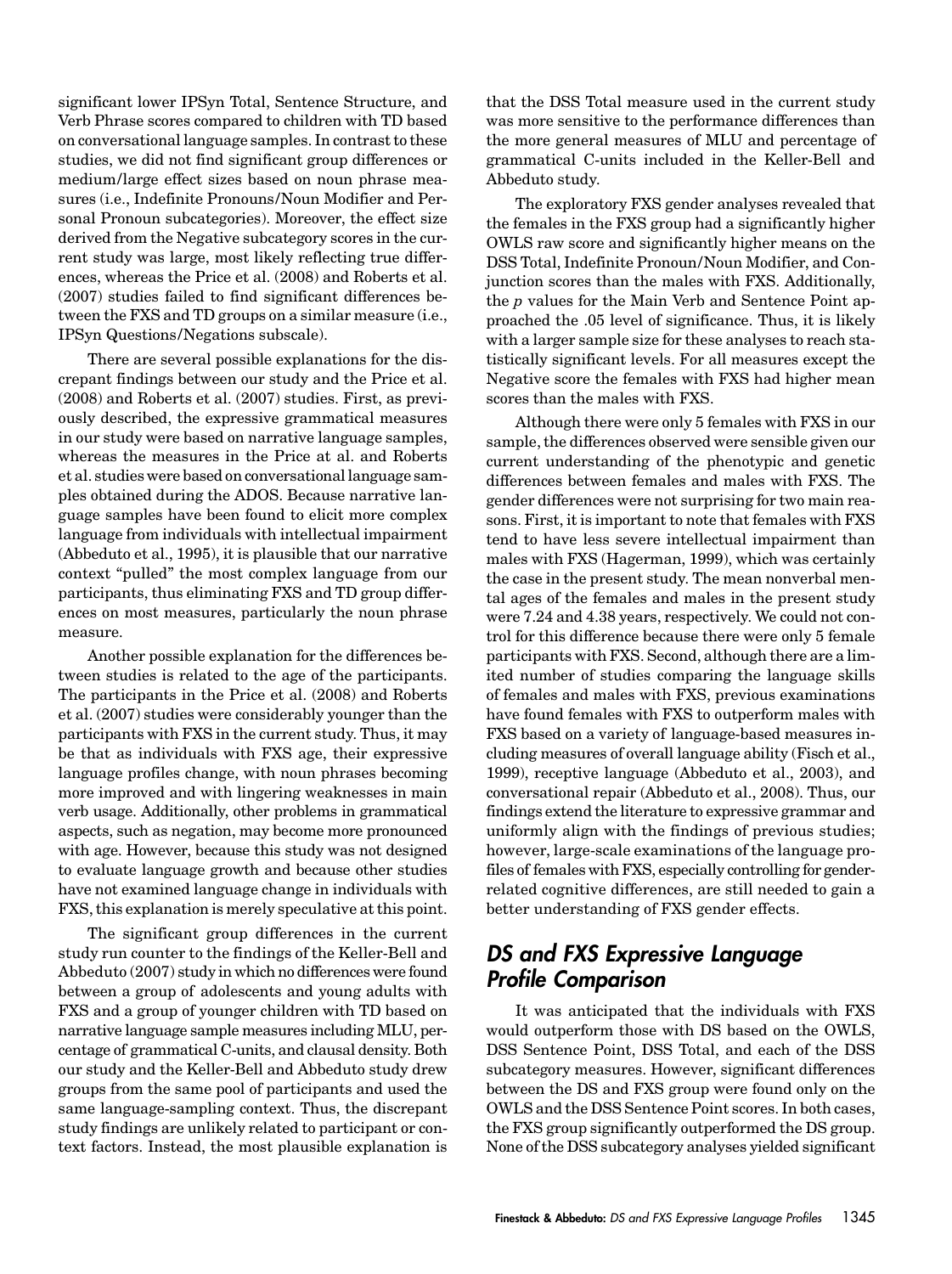group differences. These findings are very similar to the Price et al. (2008) study results, in which the participants with FXS had significantly higher mean MLU and IPSyn Total scores than the participants with DS and in which no group differences were found on any of the IPSyn composites. Additionally, our findings align closely with the results of the Keller-Bell and Abbeduto (2007) study, which only found differences between the DS and FXS participant groups based on percentage of grammatical C-units, a measure of grammaticality similar to our DSS Sentence Point measure. Thus, across studies that have used both conversational and narrative language samples, individuals with FXS have consistently outperformed individuals with DS on broad grammatical measures; however, more detailed grammatical measures included in both the Price et al. study as well as our study have failed to identify specific areas of grammatical weakness.

We can think of two plausible explanations for this discrepancy. First, it may be the case that true differences in expressive grammatical abilities exist between individuals with DS and individuals with FXS that are not captured in the DSS subcategory coding. For example, none of the DSS categories assign points for use of plurals or articles; however, if omitted, no sentence point would be assigned, decreasing the overall Sentence Point score. Additionally, DSS excludes utterances that do not contain a main verb; thus, sentences lacking a copula are omitted from analyses precluding a thorough evaluation of copula use. Despite the exclusion of these forms in the DSS coding system, such forms are coded in the IPSyn system. Thus, if there were true difference between individuals with DS and those with FXS on such measures, we would have expected them to be revealed in the Price et al. study (2008), but this was not the case.

The second possible explanation for the discrepancy between gross and specific grammatical measures, which is consistent with both the Price et al. (2008) findings and our own, is that the expressive grammatical abilities of individuals with DS are not dramatically different from those of individuals with FXS and that there are not specific areas of grammatical weaknesses for individuals with DS relative to those with FXS. Rather, it may be the case that the language abilities of individuals with DS are generally weaker than those of individuals with FXS and when accounted for together are great enough to expose significant expressive language weaknesses between the two diagnostic groups. Further examination of the grammatical abilities of individuals with DS and those with FXS using even more detailed grammatical measures are needed to properly understand this discrepancy and to gain a better depiction of the similarities and differences of the language phenotypes associated with DS and FXS.

# Study Strengths and Limitations

This is one of the first studies to closely examine expressive language, including grammatical complexity, in verbally expressive adolescents and young adults with DS and verbally expressive adolescents and adults with FXS. This study included measures based on both standardized, norm-referenced tests and narrative language samples, which were coded using DSS procedures. Both the OWLS and DSS measures were sensitive to detecting differences between the study groups; however, the DSS subcategory analyses did not detect group differences. Although this study was designed to identify subtle differences in the use of grammar, the nature of the group differences found in the DSS Sentence Point and DSS Total analyses were not illuminated by the specific constructions examined. Similarly, the source of performance differences between the study groups on the OWLS remains unknown. Thus, future studies should aim to better understand underlying mechanisms for grammatical strengths and weaknesses in individuals with FXS and DS as well as the differences in overall expressive language, grammatical errors, and grammatical complexity between these groups.

In an effort to evaluate the best language efforts of the participants, this study included measures based on narrative language samples. Previous investigations have used either conversational or narrative contexts and have yielded somewhat conflicting results. The results of the current study partially align with the studies based on conversational language (e.g., Price et al., 2008) as well as the studies based on narrative language (e.g., Keller-Bell & Abbeduto, 2007). Thus, the influence of language sampling context on language performance needs to be examined further.

Relatively little is known regarding the expressive language abilities of adolescents and young adults with developmental disabilities, especially females with FXS; thus, the participants in the current study comprise a unique underrepresented sample. Despite this study advantage, the overall study sample size was modest, and the female sample size was very small. However, even with these limitations, statistically significant effects were found. To a gain better understanding of the language abilities of individuals with DS and individuals with FXS it is essential to analyze the language abilities of a larger pool of individuals with FXS, especially females. To increase potential generalizability of study findings, it is also important for future samples to be equally distributed across age ranges as well as levels of cognitive and language abilities. Moreover, longitudinal studies are needed to examine language development in these populations. Ideally, such studies would begin with individuals at early language development stages (e.g., individuals with MLUs less than 3.0, such as those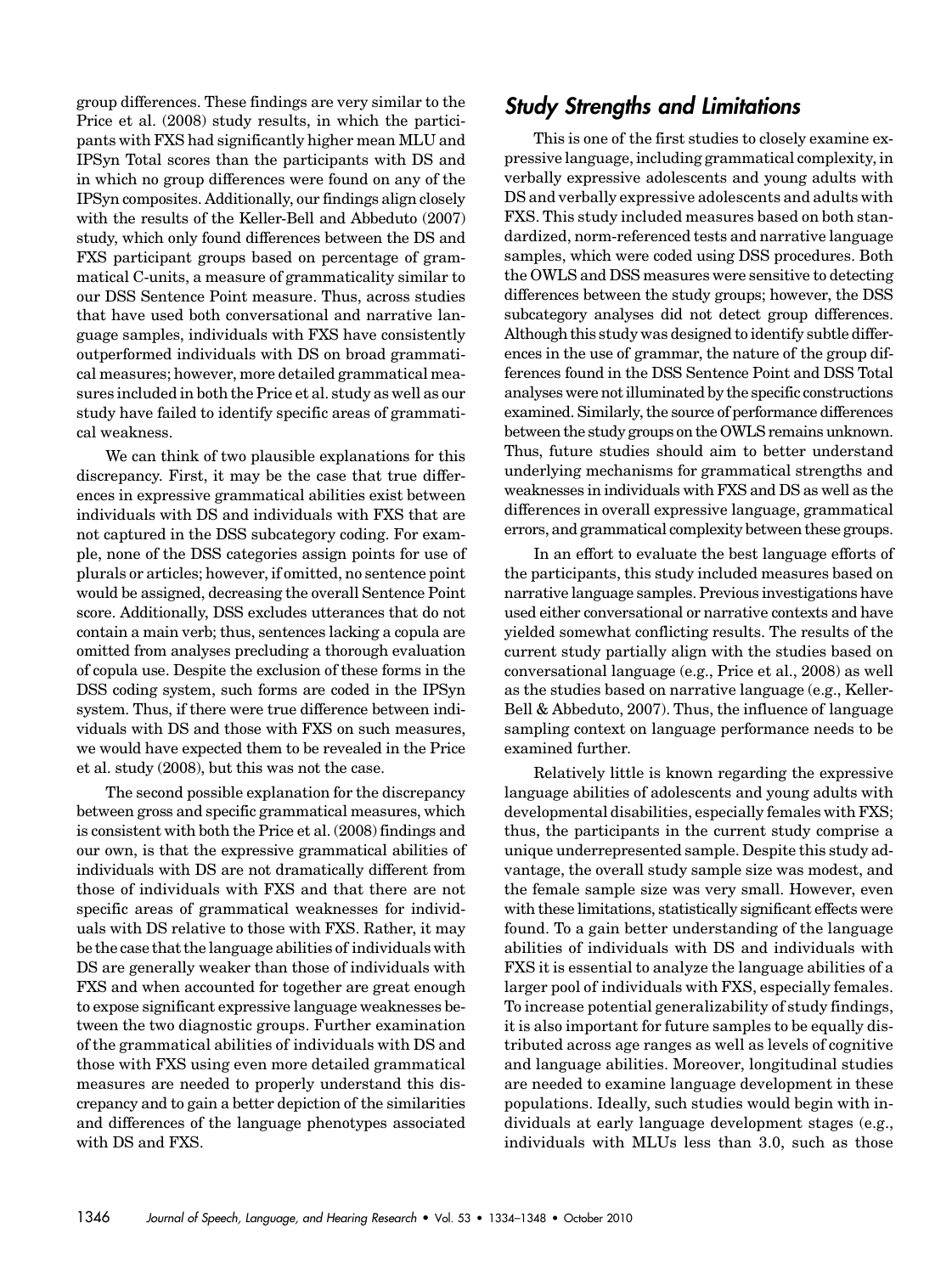excluded from the present investigation) and trace the earlier origins of the patterns revealed in this study.

## **Conclusions**

This study contributes to the ongoing construction of the language phenotypes of individuals with DS and individuals with FXS. Through a focus on grammatical abilities, this study aimed to better characterize the language profiles of adolescents and young adults with DS and those with FXS with relatively high levels of language ability. The study results support the existence of distinct language profiles between these groups based on global expressive language measures. Specifically, we found that individuals with DS demonstrated weaker language skills compared to individuals with TD and FXS across broad expressive language measures. Additionally, compared with individuals with TD, individuals with FXS demonstrated significant weaknesses in grammatical complexity. Thus, both individuals with DS and individuals with FXS exhibited weaknesses in grammatical complexity; however, individuals with FXS appeared to have better overall use of language including grammatical language ability.

These findings suggest that individuals with DS and FXS may differ in the degree, but not the nature, of their grammatical difficulties. Moreover, based on the language profiles that emerged from this study, grammatical complexity appears to be an appropriate treatment target for both verbally expressive individuals with DS and verbally expressive individuals with FXS with a focus on increasing verb, negative, and conjunction complexity. Strengthening the grammatical language weaknesses of individuals with DS or FXS is likely to facilitate the effectiveness of their communication and to have positive effects on reading and writing abilities (Mackie & Dockrell, 2004). Although our findings raise the possibility that the targets of the intervention are likely to be similar for the two groups, the specific treatment approaches best suited for each diagnostic group require future examination. Finally, the present findings suggest that the constraints on the course of language development are fairly substantial, as very different genetic anomalies result in similar patterns of grammar development.

#### Acknowledgments

Preparation of this article was supported by the following grant awards from the National Institutes of Health: R01HD024356, T32HD007489, and P30HD003352. Parts of this study were presented at the 2009 Symposium on Research in Child Language Disorders in Madison, WI. We are indebted to all of the participants and their families for making this project possible. Thanks also to Susen Schroeder for her oversight of the language transcription activities for the project and to Norah Garrity and Samantha Hagness for their coding assistance.

#### References

- Abbeduto, L., Benson, G., Short, K., & Dolish, J. (1995). Effects of sampling context on the expressive language of children and adolescents with mental retardation. Mental Retardation, 33, 279–288.
- Abbeduto, L., Brady, N., & Kover, S. T. (2007). Language development and fragile X syndrome: Profiles, syndromespecificity, and within-syndrome differences. Mental Retardation and Developmental Disabilities Research Reviews, 13, 36–46.
- Abbeduto, L., Murphy, M. M., Cawthon, S. W., Richmond, E. K., Weissman, M. D., Karadottir, S., & O'Brien, S. (2003). Receptive language skills of adolescents and young adults with Down syndrome or fragile X syndrome. American Journal on Mental Retardation, 108, 149–160.
- Abbeduto, L., Murphy, M. M., Kover, S. T., Giles, N. D., Karadottir, S., Amman, A., … Nollin, K. (2008). Signaling noncomprehension of language: A comparison of fragile X syndrome and Down syndrome. American Journal on Mental Retardation, 113, 214–230.
- Abbeduto, L., Murphy, M. M., Richmond, E. K., Amman, A., Beth, P., Weissman, M. D., … Karadottir, S. (2006). Collaboration in referential communication: Comparison of youth with Down syndrome or fragile X syndrome. American Journal on Mental Retardation, 111, 170–183.
- Bedore, L. M., & Leonard, L. B. (1998). Specific language impairment and grammatical morphology: A discriminant function analysis. Journal of Speech and Hearing Research, 41, 1185–1192.
- Berglund, E., Eriksson, M., & Johansson, I. (2001). Parental reports of spoken language skills in children with Down syndrome. Journal of Speech, Language, and Hearing research, 44, 179–191.
- Berk, R. A. (1979). Generalizability of behavioral observations: A clarification of interobserver agreement and interobserver reliability.American Journal of Mental Deficiency, 83, 460–472.
- Boudreau, D. M., & Chapman, R. S. (2000). The relationship between event representation and linguistic skill in narratives of children and adolescents with Down syndrome. Journal of Speech, Language, and Hearing Research, 43, 1146–1159.
- Carrow-Woolfolk, E. (1995). Oral and Written Language Scales. Circle Pines, MN: AGS.
- Chapman, R. S., & Hesketh, L. J. (2000). Behavioral phenotype of individuals with Down syndrome. Mental Retardation and Developmental Disabilities Research Reviews, 6, 84–95.
- Chapman, R. S., Hesketh, L. J., & Kistler, D. J. (2002). Predicting longitudinal change in language production and comprehension in individuals with Down syndrome: Hierarchical linear modeling. Journal of Speech, Language, and Hearing Research, 45, 902–915.
- Chapman, R. S., Seung, H.-K., Schwartz, S. E., & Bird, E. K.-R. (1998). Language skills of children and adolescents with Down syndrome II: Production deficits. Journal of Speech, Language, and Hearing Research, 41, 861–873.
- Cohen, J. (1988). Statistical power analysis for the behavioral sciences. Hillsdale, NJ: Erlbaum.
- Crawford, D. C., Acuna, J. M., & Sherman, S. L. (2001). FMR1 and the fragile X syndrome: Human genome epidemiology review. Genetics in Medicine, 3, 359–371.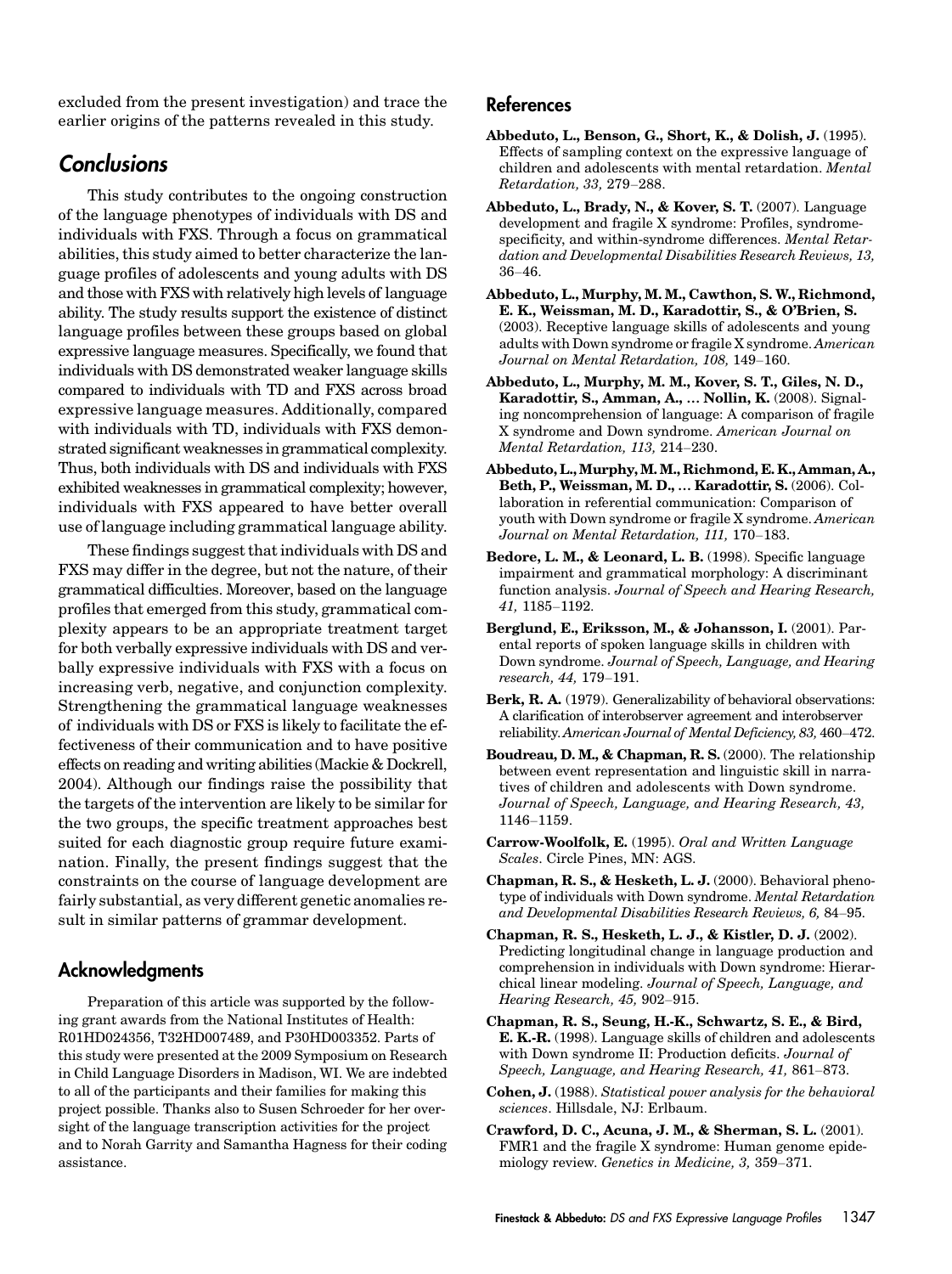Dykens, E. M., Hodapp, R. M., & Evans, E. W. (1994). Profiles and development of adaptive behavior in children with Down syndrome. American Journal of Mental Retardation, 98, 580–587.

Eadie, P. A., Fey, M. E., Douglas, J. M., & Parsons, C. L. (2002). Profiles of grammatical morphology and sentence imitation in children with specific language impairment and Down syndrome. Journal of Speech, Language, and Hearing Research, 45, 720–732.

Fisch, G. S., Holden, J. J., Carpenter, N. J., Howard-Peebles, P. N., Maddalena, A., Pandya, A., & Nance, W. (1999). Age-related language characteristics of children and adolescents with fragile X syndrome. American Journal of Medical Genetics, 83, 253–256.

Hagerman, R. (1999). Fragile X syndrome. In R. Hagerman (Ed.), Neurodevelopmental Disorders (pp. 61–132). Oxford, England: Oxford University Press.

Improved national prevalence estimates for 18 selected major birth defects: United States, 1999-2001. (2006). Morbidity and Mortality Weekly Report, 54, 1301–1305.

Keller-Bell, Y. D., & Abbeduto, L. (2007). Narrative development in adolescents and young adults with fragile X syndrome. American Journal on Mental Retardation, 112, 289–299.

Lee, L. (1974). Developmental sentence analysis. Evanston, IL: Northwestern University Press.

Leonard, L. B., Eyer, J. A., Bedore, L. M., & Grela, B. G. (1997). Three accounts of the grammatical morpheme difficulties of English-speaking children with specific language impairment. Journal of Speech, Language, and Hearing Research, 40, 741–753.

Lewis, P., Abbeduto, L., Murphy, M., Richmond, E., Giles, N., Bruno, L., & Schroeder, S. (2006). Cognitive, language and social-cognitive skills of individuals with Fragile X Syndrome with and without autism. Journal of Intellectual Disability Research, 50, 532–545.

Loban, W. (1976). Language development: Kindergarten through grade twelve. Urbana, IL: National Council of Teachers of English.

Long, S. H., Fey, M. E., & Channell, R. W. (2006). Computerized Profiling (Version 9.7.0) [Computer software]. Milwaukee, WI.

Lord, C., Rutter, M., DiLavore, P. C., & Risi, S. (2002). Autism Diagnostic Observation Schedule. Los Angeles, CA: Western Psychological Services.

Mackie, C., & Dockrell, J. E. (2004). The nature of written language deficits in children with SLI. Journal of Speech, Language, and Hearing Research, 47, 1469–1483.

Mayer, M. (1974). Frog goes to dinner. New York, NY: Dial Books.

Mervis, C. B., & Robinson, B. F. (2003). Methodological issues in cross-group comparisons of language and cognitive development. In Y. Levy & J. Schaeffer (Eds.), Language competence across populations: Toward a definition of specific language impairment. Mahwah, NJ: Lawrence Erlbaum.

Miller, J. F., & Chapman, R. (2000). Systematic Analysis of Language Transcripts (Version 6.1) [Computer software]. Madison: University of Wisconsin—Madison, Waisman Research Center, Language Analysis Laboratory.

Philofsky, A., Hepburn, S. L., Hayes, A., Hagerman, R., & Rogers, S. J. (2004). Linguistic and cognitive functioning and autism symptoms in young children with Fragile X syndrome. American Journal on Mental Retardation, 109, 208–218.

Price, J., Roberts, J., Hennon, E. A., Berni, M. C., Anderson, K. L., & Sideris, J. (2008). Syntactic complexity during conversation of boys with fragile X syndrome and Down syndrome. Journal of Speech, Language, and Hearing Research, 51, 3–15.

Rice, M. L., Redmond, S. M., & Hoffman, L. (2006). Mean length of utterance in children with specific language impairment and in younger control children shows concurrent validity and stable and parallel growth trajectories. Journal of Speech, Language, and Hearing Research, 49, 793–808.

Rice, M. L., Tomblin, J., Hoffman, L., Richman, W., & Marquis, J. (2004). Grammatical tense deficits in children with SLI and nonspecific language impairment: Relationships with nonverbal IQ over time. Journal of Speech, Language, and Hearing Research, 47, 816–834.

Rice, M. L., & Warren, S. F. (2004). Introduction. In M. L. Rice & S. F. Warren (Eds.), Developmental language disorders: From phenotypes to etiologies (pp. 411). Mahwah, NJ: Lawrence Erlbaum.

Rice, M. L., & Wexler, K. (1996). Toward tense as a clinical marker of specific language impairment in Englishspeaking children. Journal of Speech and Hearing Research, 39, 1239–1257.

Rice, M. L., Wexler, K., & Hershberger, S. (1998). Tense over time: The longitudinal course of tense acquisition in children with specific language impairment. Journal of Speech, Language, and Hearing Research, 41, 1412–1431.

Roberts, J., Hennon, E. A., Price, J. R., Dear, E., Anderson, K., & Vandergrift, N. A. (2007). Expressive language during conversational speech in boys with Fragile X syndrome. American Journal on Mental Retardation, 112, 1–17.

Roberts, J., Mirrett, P., & Burchinal, M. (2001). Receptive and expressive communication development of young males with fragile X syndrome. American Journal on Mental Retardation, 106, 216–230.

Rosin, M. M., Swift, E., Bless, D., & Kluppel Vetter, D. (1988). Communication profiles of adolescents with Down syndrome. Journal of Childhood Communication Disorders, 12, 49–64.

Scarborough, H. S. (1990). Index of productive syntax. Applied Psycholinguistics, 11, 1–22.

Sudhalter, V., Scarborough, H. S., & Cohen, I. L. (1991). Syntactic delay and pragmatic deviance in the language of fragile X males. American Journal of Medical Genetics, 38, 493–497.

Suen, H. K., & Ary, D. (1989). Analyzing quantitative behavioral observation data. Hillsdale, NJ: Lawrence Erlbaum.

Thordardottir, E. T., Chapman, R. S., & Wagner, L. (2002). Complex sentence production by adolescents with Down syndrome. Applied Psycholinguistics, 23, 163–183.

Thorndike, R. L., Hagen, E. P., & Sattler, J. M. (1986). Stanford–Binet Intelligence Scale, Fourth Edition. Chicago, IL: Riverside.

Received June 22, 2009

Revision received November 3, 2009

Accepted February 14, 2010

DOI: 10.1044/1092-4388(2010/09-0125)

Contact author: Lizbeth H. Finestack, University of Minnesota, Department of Speech-Language-Hearing Sciences, 164 Pillsbury Drive SE, Minneapolis, MN 55455. E-mail: finestack@umn.edu.